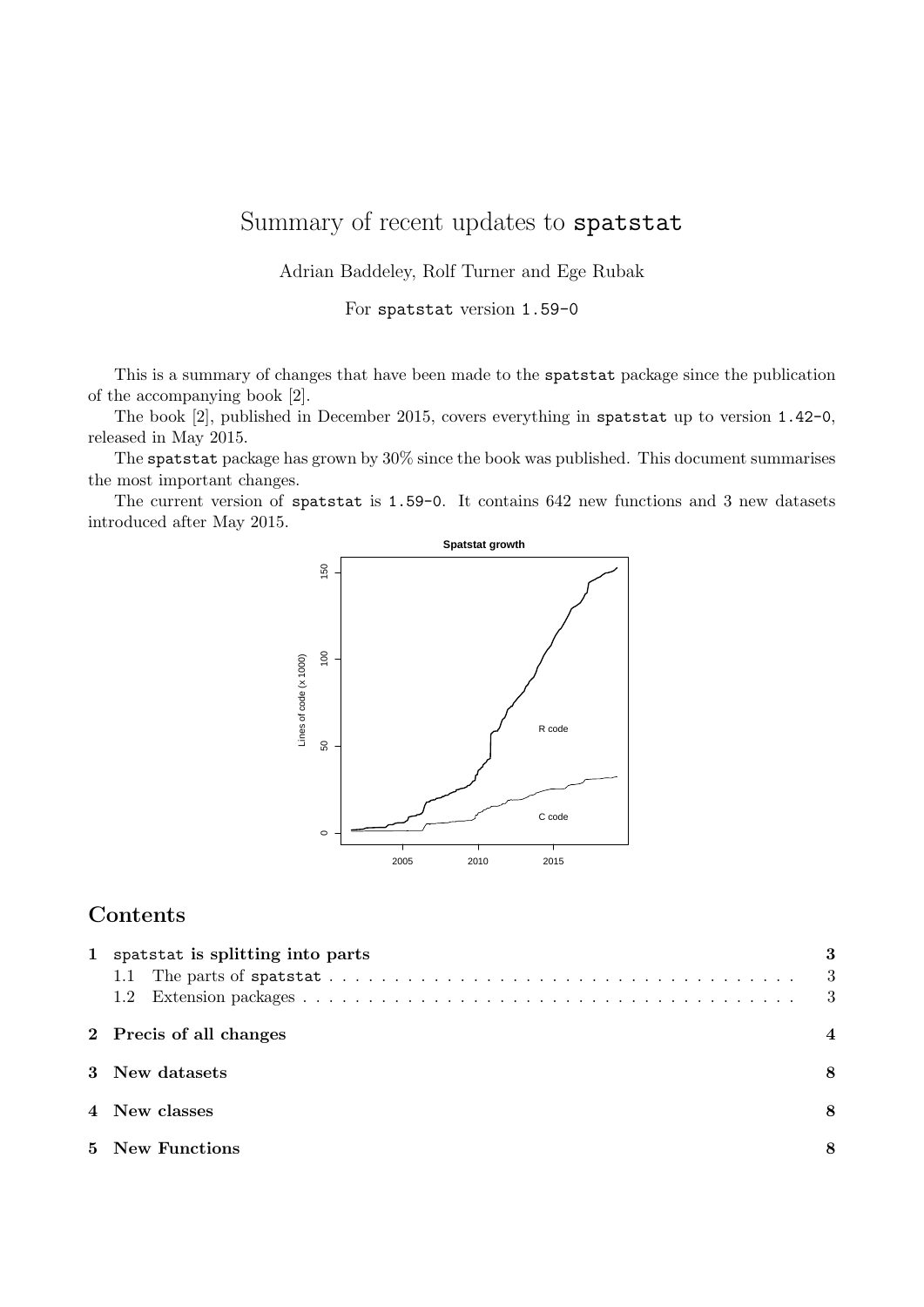# 6 Alphabetical list of changes 15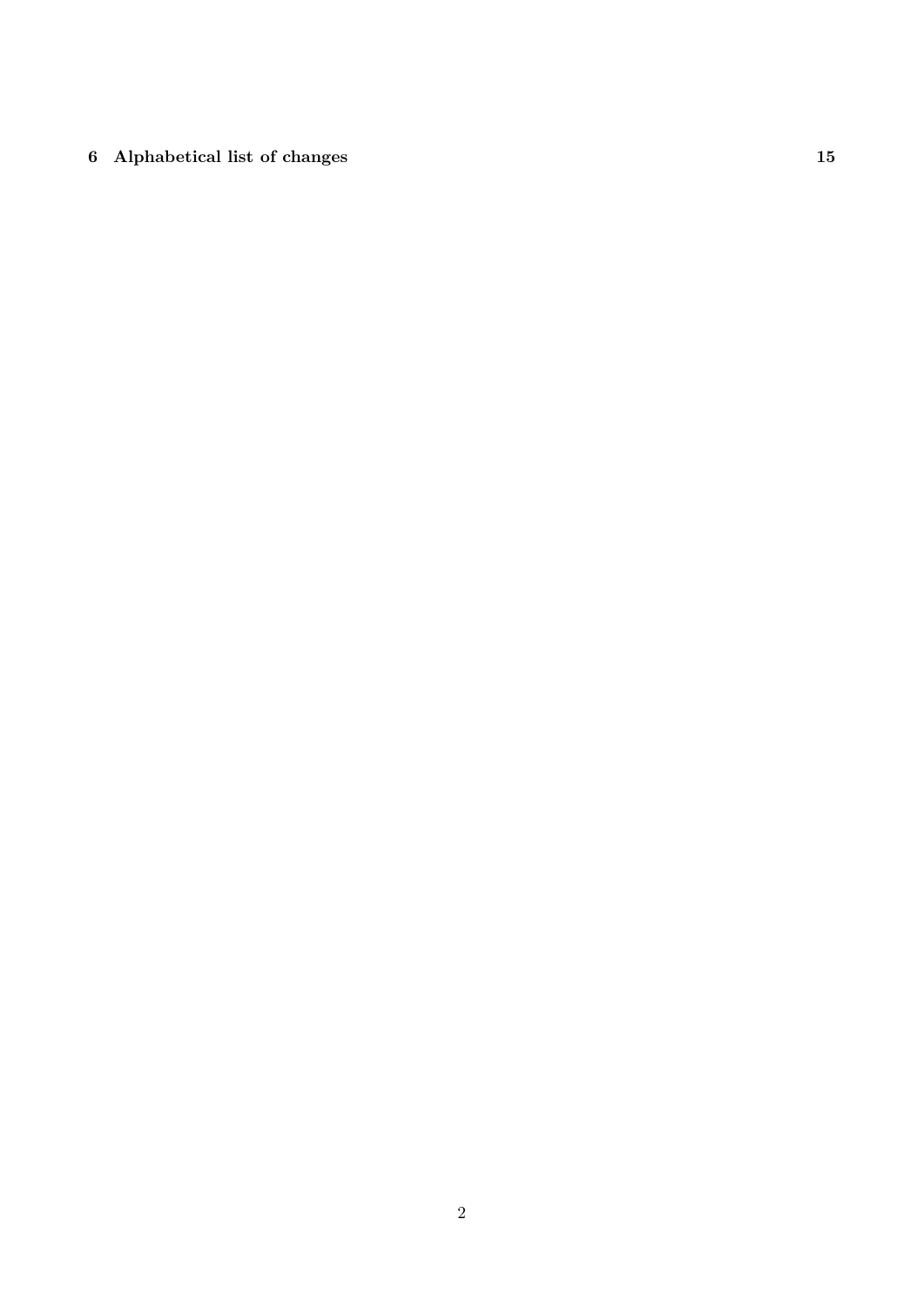### 1 spatstat is splitting into parts

spatstat is being split into sub-packages, to satisfy the requirements of CRAN. This should not affect the user: existing code will continue to work in the same way.

Typing library(spatstat) will load the familiar spatstat package which can be used as before.

#### 1.1 The parts of spatstat

Currently there are three sub-packages, called spatstat.utils, spatstat.data and spatstat.

- The spatstat package contains the main code.
- The spatstat.data package now contains all the datasets for spatstat.
- The spatstat.utils package contains utility functions for spatstat.

Typing library(spatstat) will automatically load spatstat.data and silently "import" spatstat.utils.

To access the functions in spatstat.utils directly, you would need to type library(spatstat.utils).

#### 1.2 Extension packages

There are also extension packages which provide additional capabilities and must be loaded explicitly when you need them. Currently there are two extension packages:

- spatstat.local for local model-fitting,
- spatstat.sphere for analysing point patterns on a sphere.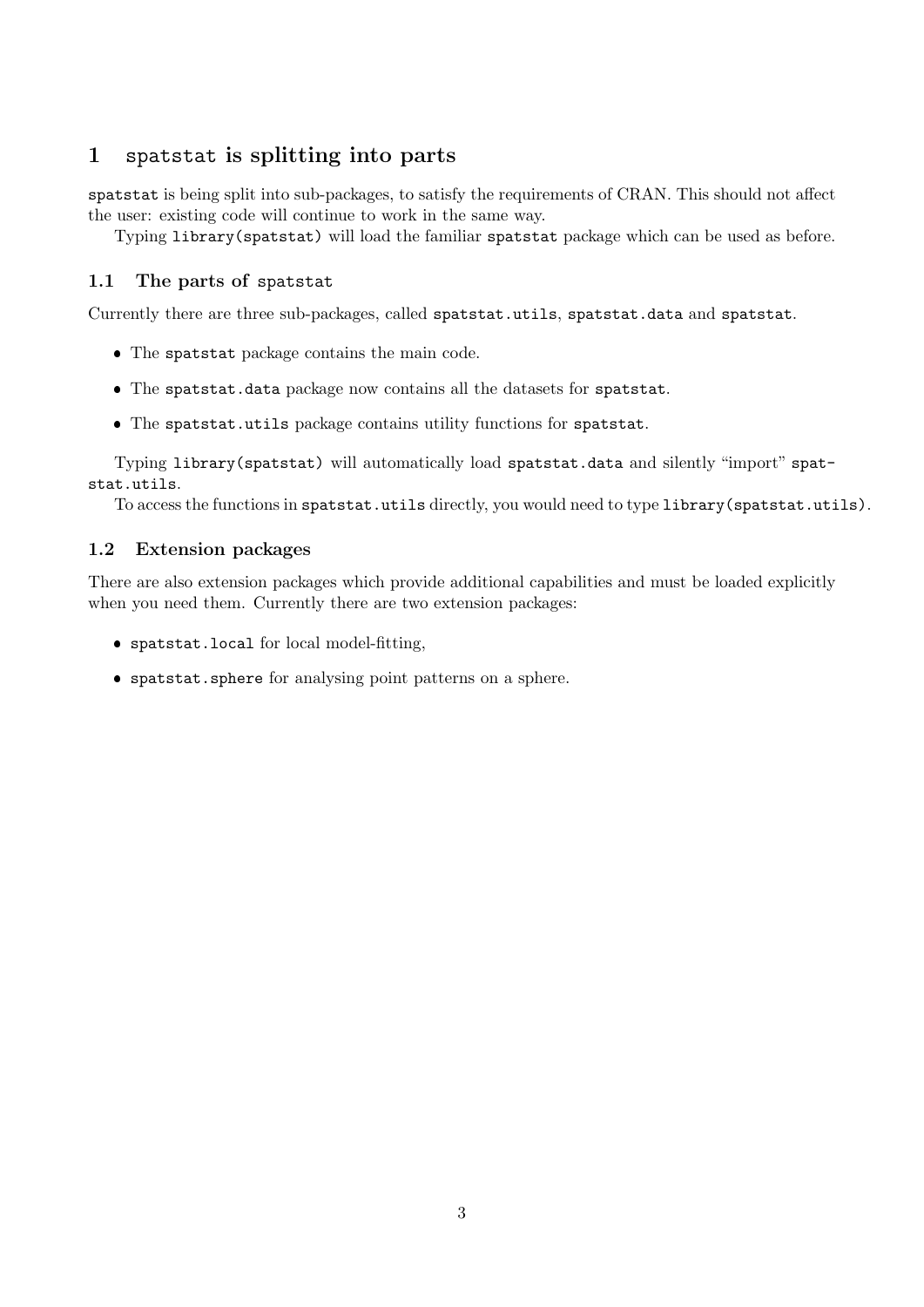#### 2 Precis of all changes

Here is the text from the 'overview' sections of the News and Release Notes for each update.

- spatstat now Imports the package spatstat.utils.
- spatstat now requires the package spatstat.data which contains the datasets.
- spatstat now suggests the package fftwtools.
- Extensions to adaptive intensity estimators
- 'Dartboard' tessellation using polar coordinates.
- Standard error calculation for inverse-distance weighting.
- Kernel estimate of intensity as a function $(x,y)$ .
- Extract discrete and continuous components of a measure.
- Improvements and extensions to leverage and influence code.
- Plot a line segment pattern using line widths.
- Find connected components of each tile in a tessellation.
- Geometrical operations on distfun objects.
- Join vertices in a linear network.
- Distance map and contact distribution for rectangular structuring element.
- Lurking variable plot for models fitted to several point patterns.
- New dataset cetaceans.
- Gamma correction for colour maps and image plots.
- Class units has been renamed unitname to avoid package collision.
- More support for tessellations.
- Fixed longstanding bug in leverage and influence diagnostics.
- Improvements and bug fixes for leverage and influence diagnostics.
- Tighter bounding box for psp, lpp, linnet objects.
- Improved layout in plot.solist
- Tools to increase colour saturation.
- Connected components of a 3D point pattern.
- Accelerated computations on linear networks.
- Accelerated simulation of determinantal point processes.
- Improved printing of 3D point patterns.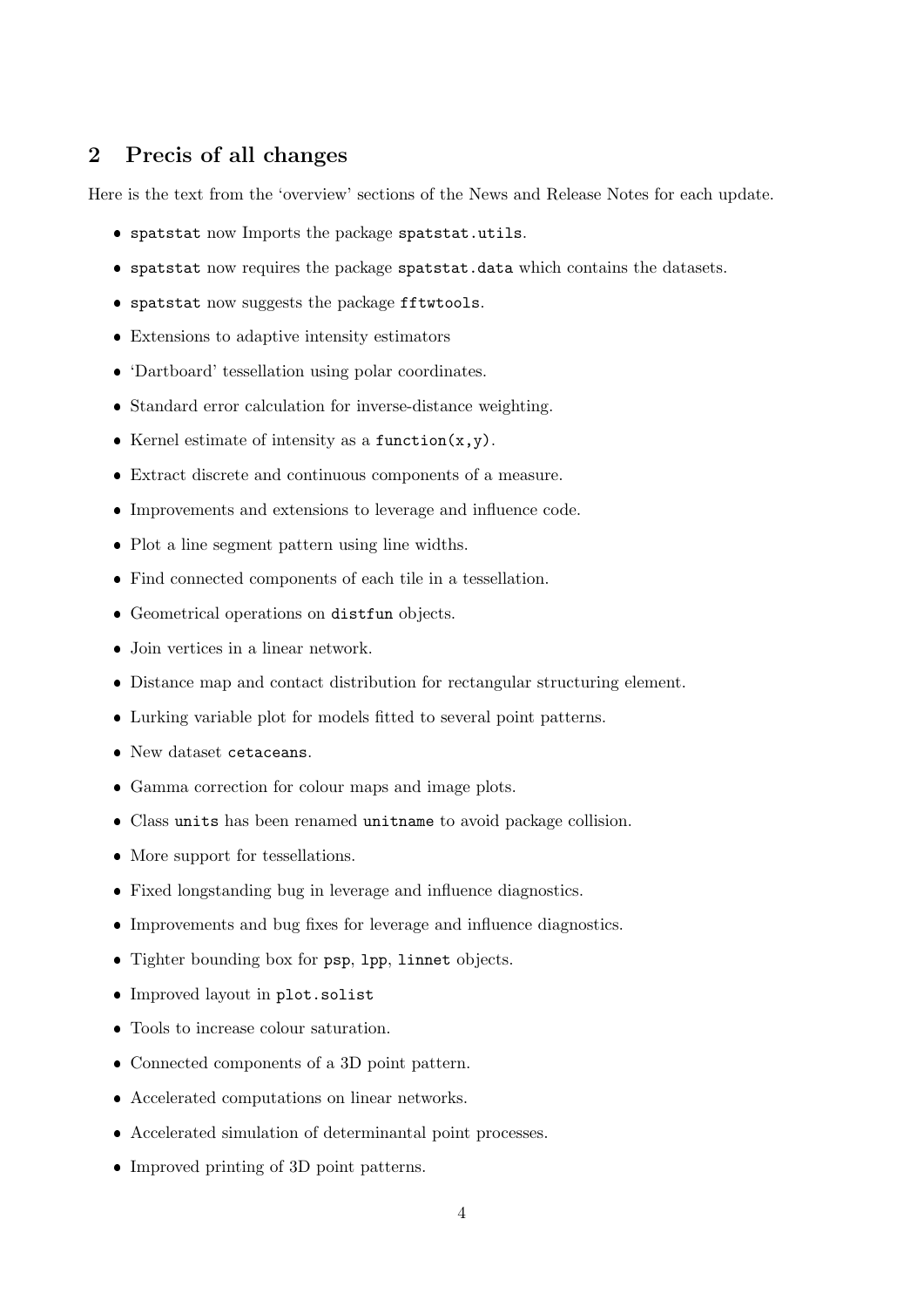- Minor corrections to handling of unitnames.
- Improvements to ppm and update.ppm.
- Correction to lohboot
- Numerous bug fixes for linear networks code.
- Now handles disconnected linear networks.
- Effect function is now available for all types of fitted model.
- Geometric-mean smoothing.
- A model can be fitted or re-fitted to a sub-region of data.
- New fast algorithm for kernel smoothing on a linear network.
- Leverage and influence diagnostics extended to Poisson/Gibbs models fitted by logistic composite likelihood.
- Two-stage Monte Carlo test.
- Dirichlet/Voronoi tessellation on a linear network.
- Thinning of point patterns on a linear network.
- More support for functions and tessellations on a linear network.
- Bandwidth selection for pair correlation function.
- Pooling operations improved.
- Operations on signed measures.
- Operations on lists of pixel images.
- Improved pixellation of point patterns.
- Stieltjes integral extended.
- Subset operators extended.
- Greatly accelerated rmh when using nsave
- Sufficient Dimension Reduction for point processes.
- Alternating Gibbs Sampler for point process simulation.
- New class of spatially sampled functions.
- ROC and AUC extended to other types of point patterns and models.
- More support for linear networks.
- More support for infinite straight lines.
- spatstat now depends on the packages nlme and rpart.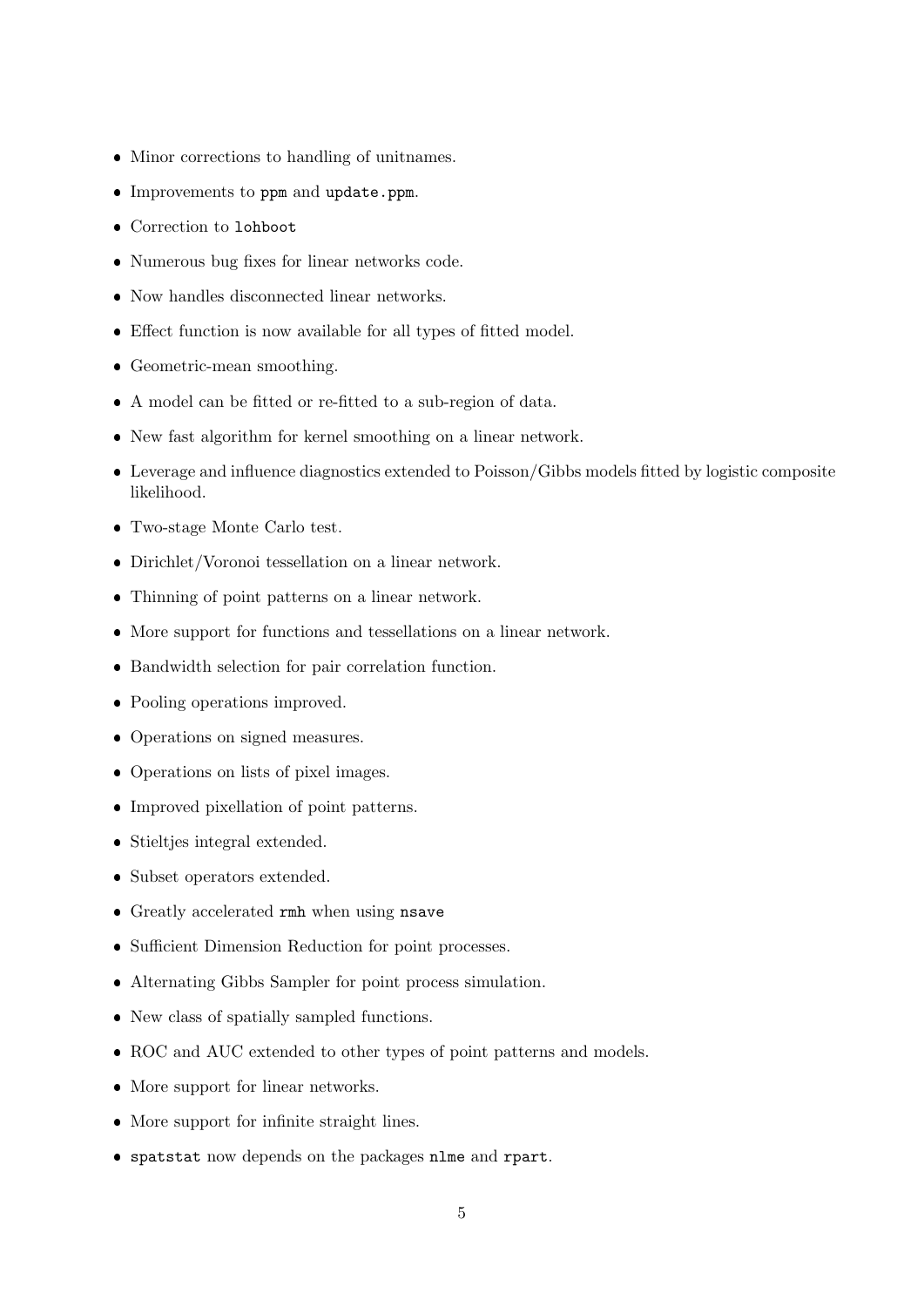- Important bug fix in linearK, linearpcf
- Changed internal format of linnet and lpp objects.
- Faster computation in linear networks.
- Bias correction techniques.
- Bounding circle of a spatial object.
- Option to plot marked points as arrows.
- Kernel smoothing accelerated.
- Workaround for bug in some graphics drivers affecting image orientation.
- Non-Gaussian smoothing kernels.
- Improvements to inhomogeneous multitype  $K$  and  $L$  functions.
- Variance approximation for pair correlation function.
- Leverage and influence for multitype point process models.
- Functions for extracting components of vector-valued objects.
- Recursive-partition point process models.
- Minkowski sum, morphological dilation and erosion with any shape.
- Minkowski sum also applicable to point patterns and line segment patterns.
- Important bug fix in Smooth.ppp
- Important bug fix in spatial CDF tests.
- More bug fixes for replicated patterns.
- Simulate a model fitted to replicated point patterns.
- Inhomogeneous multitype  $F$  and  $G$  functions.
- Summary functions recognise correction="all"
- Leverage and influence code handles bigger datasets.
- More support for pixel images.
- Improved progress reports.
- New dataset redwood3
- Fixed namespace problems arising when spatstat is not loaded.
- Important bug fix in leverage/influence diagnostics for Gibbs models.
- Surgery with linear networks.
- Tessellations on a linear network.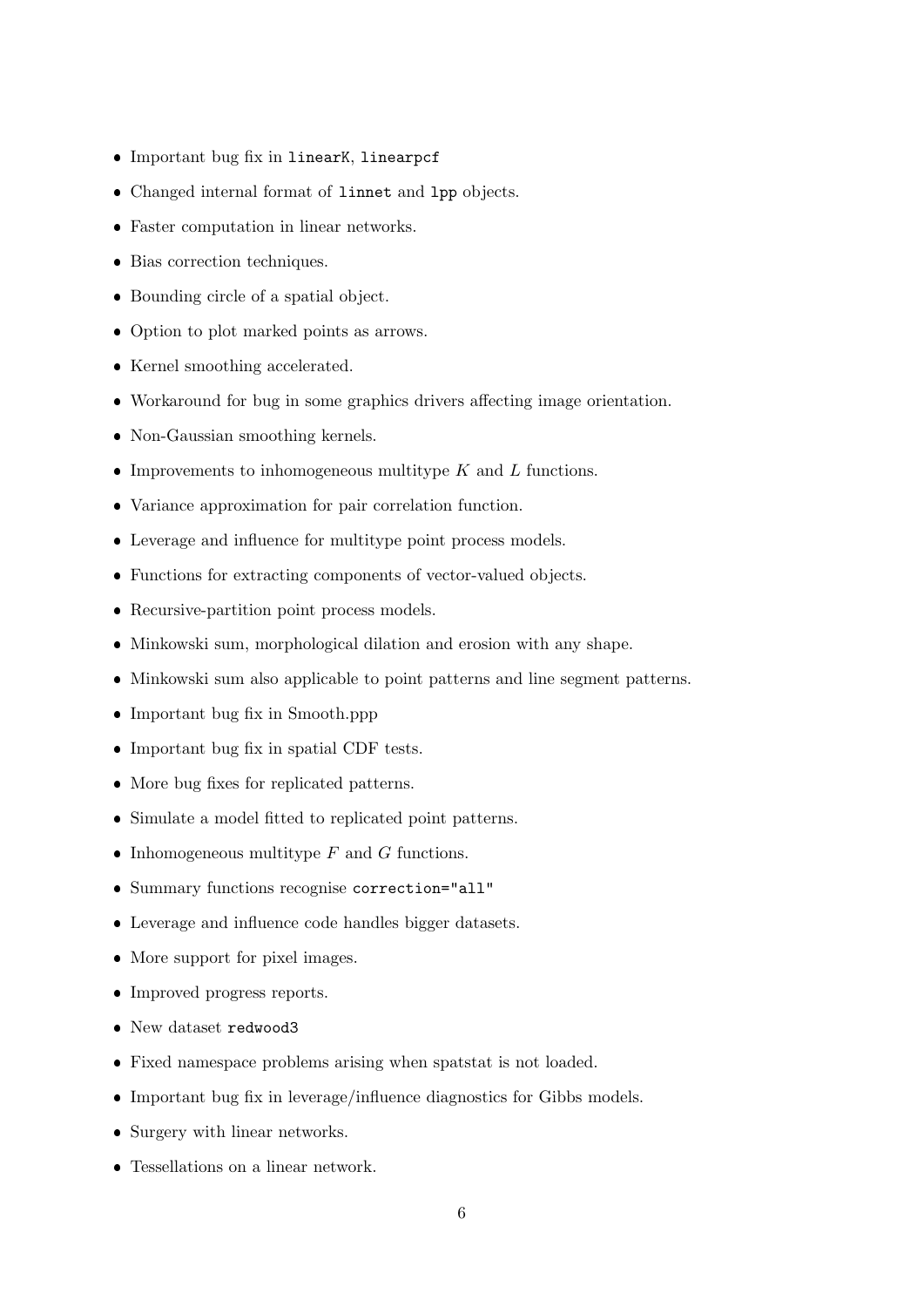- Laslett's Transform.
- Colour maps for point patterns with continuous marks are easier to define.
- Pair correlation function estimates can be pooled.
- Stipulate a particular version of a package.
- More support for replicated point patterns.
- More support for tessellations.
- More support for multidimensional point patterns and point processes.
- More options for one-sided envelopes.
- More support for model comparison.
- Convexifying operation.
- Subdivide a linear network.
- Penttinen process can be simulated (by Metropolis-Hastings or CFTP).
- Calculate the predicted variance of number of points.
- Accelerated algorithms for linear networks.
- Quadrat counting accelerated, in some cases.
- $\bullet$  Simulation algorithms have been accelerated; simulation outcomes are *not* identical to those obtained from previous versions of spatstat.
- Determinantal point process models.
- Random-effects and mixed-effects models for replicated patterns.
- Dao-Genton test, and corresponding simulation envelopes.
- Simulated annealing and simulated tempering.
- spatstat colour tools now handle transparent colours.
- Improvements to [ and subset methods
- Extensions to kernel smoothing on a linear network.
- Support for one-dimensional smoothing kernels.
- Mark correlation function may include weights.
- Cross-correlation version of the mark correlation function.
- Penttinen pairwise interaction model.
- Improvements to simulation of Neyman-Scott processes.
- Improvements to fitting of Neyman-Scott models.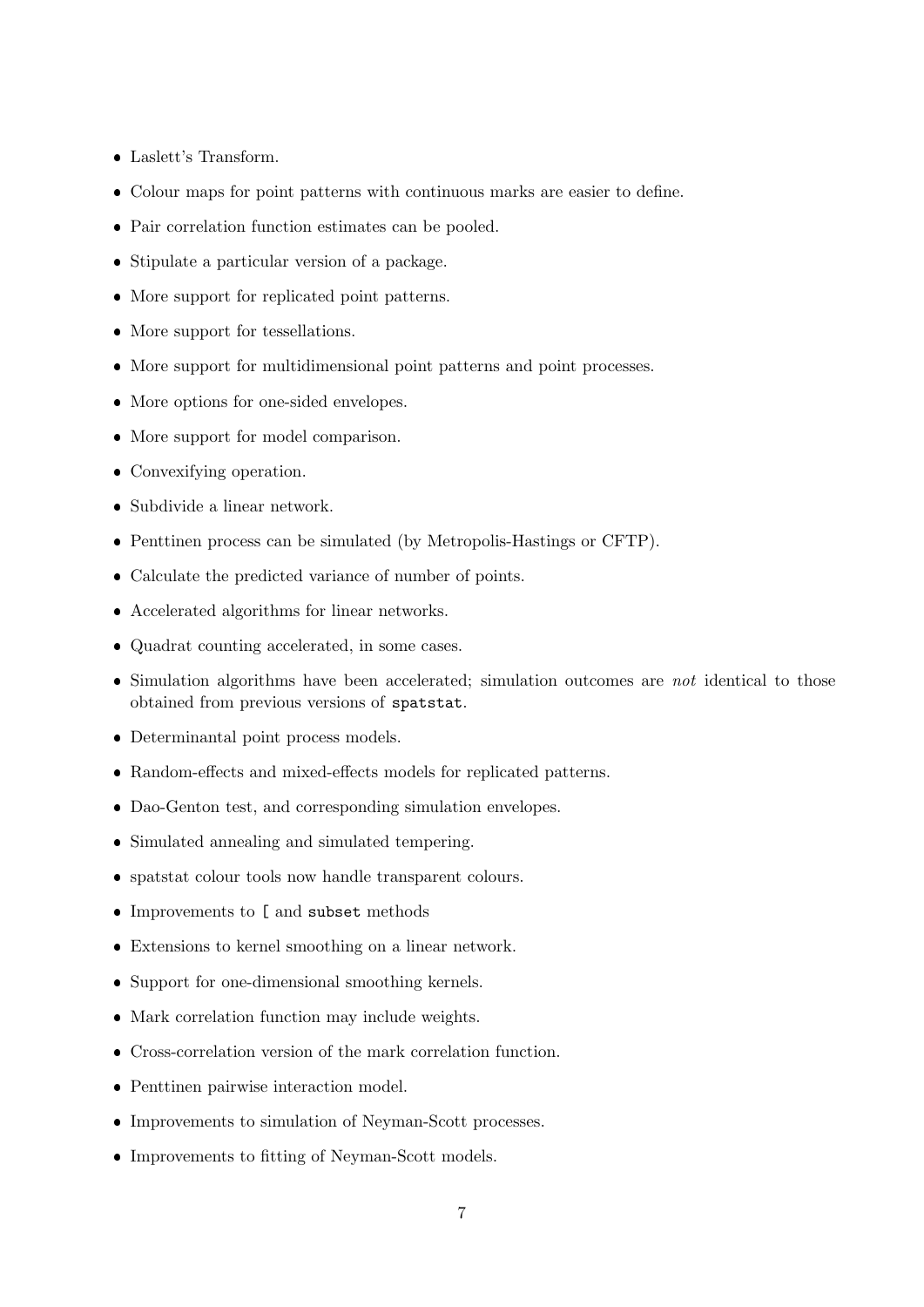- Extended functionality for pixel images.
- Fitted intensity on linear network
- Triangulation of windows.
- Corrected an edge correction.

#### 3 New datasets

The following datasets have been added to the package.

- austates: The states and large mainland territories of Australia represented as polygonal regions forming a tessellation.
- redwood3: a more accurate version of the redwood data.
- cetaceans: point patterns of whale and dolphin sightings.

### 4 New classes

ssf: Class of spatially sampled functions.

### 5 New Functions

Following is a list of all the functions that have been added.

- polartess: tessellation using polar coordinates.
- densityVoronoi: adaptive estimate of point process intensity using tessellation methods.
- densityAdaptiveKernel: adaptive estimate of point process intensity using variable kernel methods.
- bw.abram: compute adaptive smoothing bandwidths using Abramson's rule.
- coords.quad: method for coords, to extract the coordinates of the points in a quadrature scheme.
- lineartileindex: low-level function to classify points on a linear network according to which tile of a tessellation they fall inside.
- markmarkscatter: Mark–mark scatterplot.
- bw.CvL: Cronie-van Lieshout bandwidth selection for density estimation.
- subset.psp: subset method for line segment patterns.
- densityfun, densityfun.ppp: Compute a kernel estimate of intensity of a point pattern and return it as a function of spatial location.
- as.im.densityfun: Convert function $(x, y)$  to a pixel image.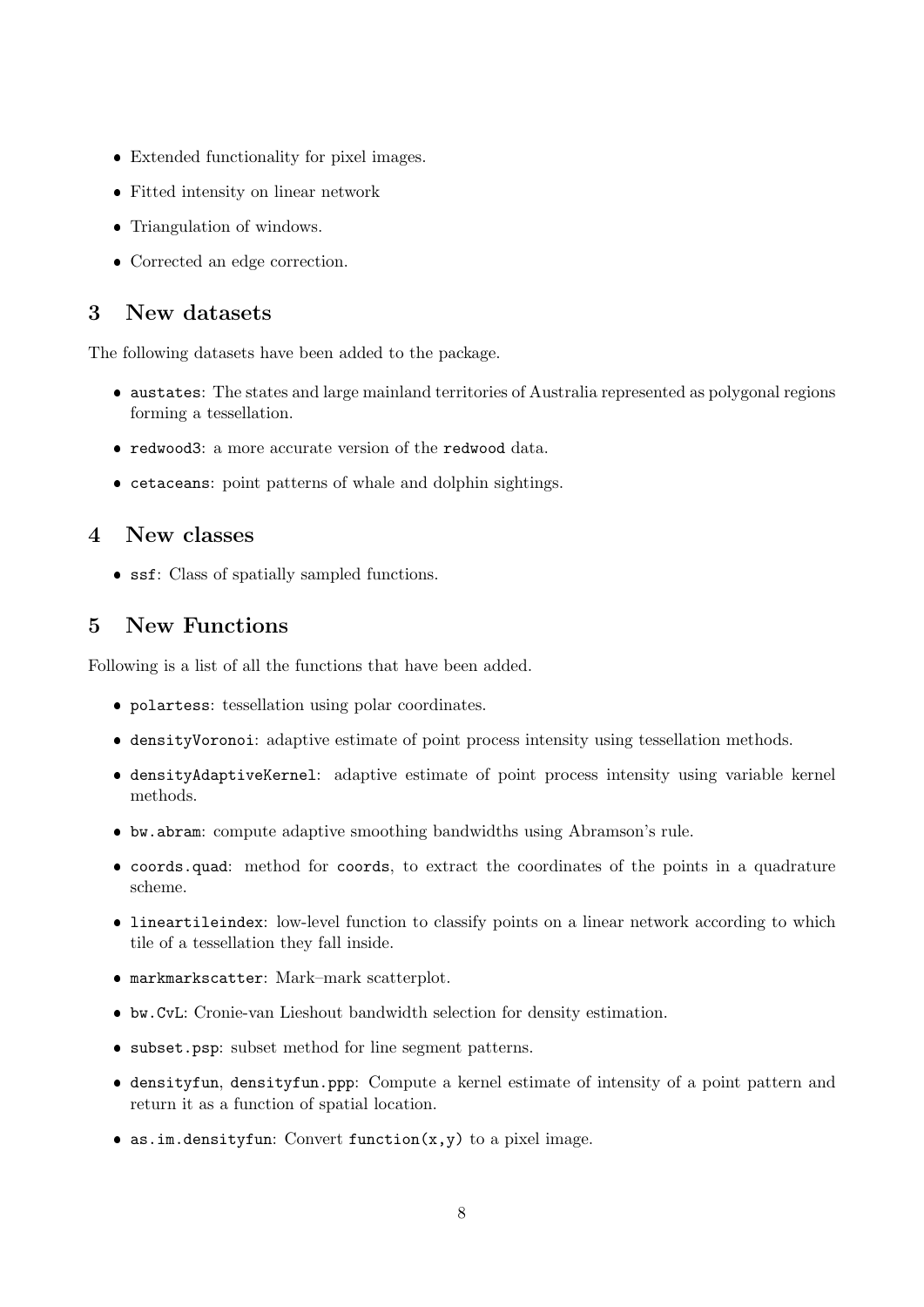- measureDiscrete, measureContinuous: Extract the discrete and continuous components of a measure.
- connected.tess: Find connected components of each tile in a tessellation and make a new tessellation composed of these pieces.
- dffit.ppm: Effect change diagnostic DFFIT for spatial point process models.
- shift.distfun, rotate.distfun, reflect.distfun, flipxy.distfun, affine.distfun, scalardilate.distfun: Methods for geometrical operations on distfun objects.
- rescale.distfun: Change the unit of length in a distfun object.
- plot.indicfun: Plot method for indicator functions created by as.function.owin.
- Smooth.leverage.ppm, Smooth.influence.ppm: Smooth a leverage function or an influence measure.
- integral.leverage.ppm, integral.influence.ppm: Compute the integral of a leverage function or an influence measure.
- mean.leverage.ppm: Compute the mean value of a leverage function.
- rectdistmap: Distance map using rectangular metric.
- rectcontact: Contact distribution function using rectangular structuring element.
- joinVertices: Join specified vertices in a linear network.
- summary.ssf: Summary method for a spatially sampled function (class ssf).
- unstack.tess: Given a tessellation with multiple columns of marks, take the columns one at a time, and return a list of tessellations, each carrying only one of the original columns of marks.
- contour.leverage.ppm: Method for contour for leverage functions of class leverage.ppm
- lurking: New generic function for lurking variable plots.
- lurking.ppp, lurking.ppm: These are equivalent to the original function lurking. They are now methods for the new generic lurking.
- lurking.mppm: New method for class mppm. Lurking variable plot for models fitted to several point patterns.
- print.lurk: Prints information about the object returned by the function lurking representing a lurking variable plot.
- model.matrix.mppm: Method for model.matrix for models of class mppm.
- test.crossing.psp, test.selfcrossing.psp: Previously undocumented functions for testing whether segments cross.
- to.saturated: Convert a colour value to the corresponding fully-saturated colour.
- intensity.psp: Compute the average total length of segments per unit area.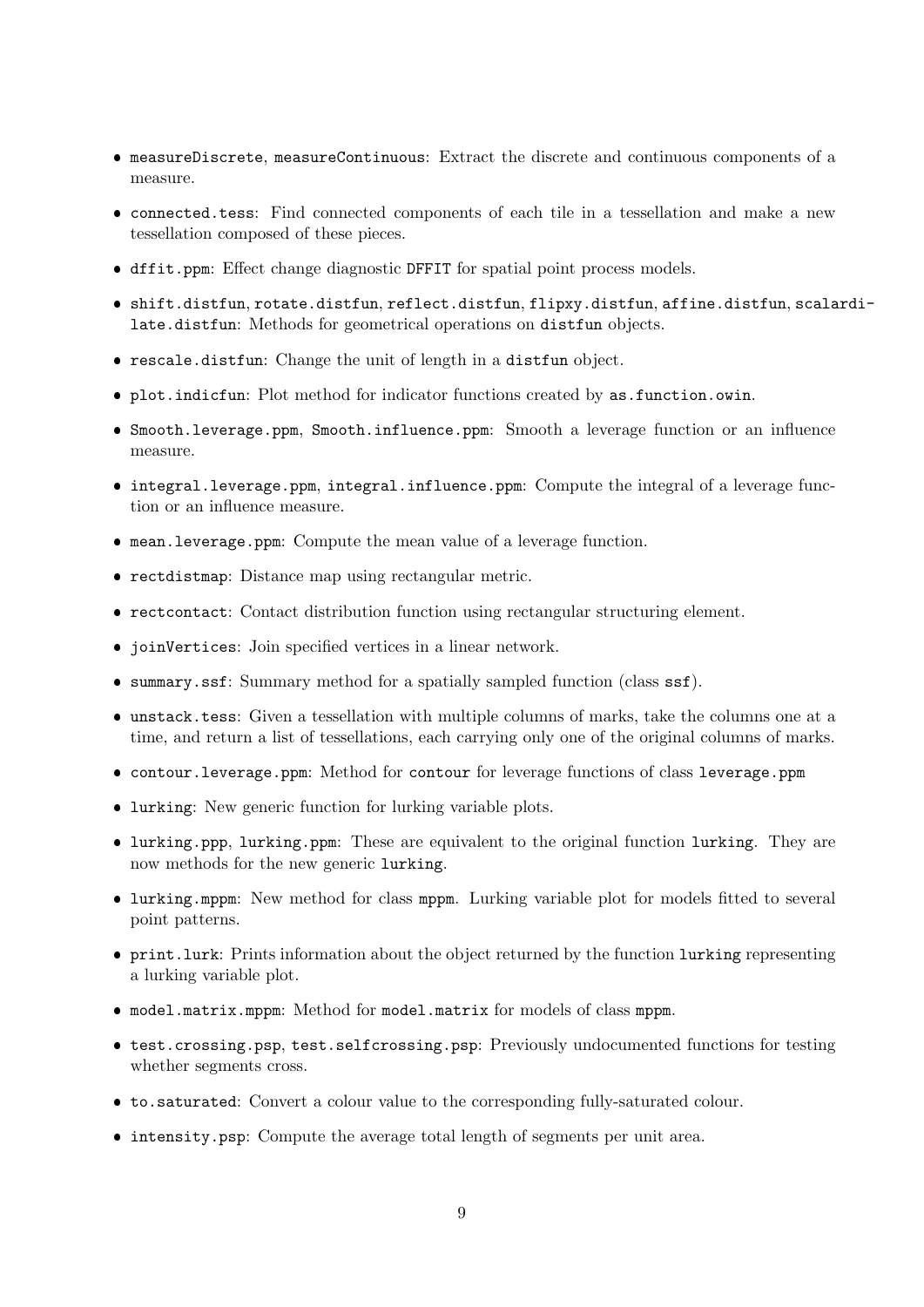- boundingbox.psp: Bounding box for line segment patterns. This produces a tighter bounding box than the previous default behaviour.
- boundingbox.lpp: Bounding box for point patterns on a linear network. This produces a tighter bounding box than the previous default behaviour.
- boundingbox.linnet: Bounding box for a linear network. This produces a tighter bounding box than the previous default behaviour.
- "Frame<-.default": New default method for assigning bounding frame to a spatial object.
- connected.pp3: Connected components of a 3D point pattern.
- colouroutputs, "colouroutputs<-": Extract or assign colour values in a colour map. (Documented a previously-existing function)
- fitin.profilepl: Extract the fitted interaction from a model fitted by profile likelihood.
- [<-.linim: Subset assignment method for pixel images on a linear network.
- nnfromvertex: Given a point pattern on a linear network, find the nearest data point from each vertex of the network.
- tile.lengths: Calculate the length of each tile in a tessellation on a network.
- text.ppp, text.lpp, text.psp: Methods for text for spatial patterns.
- as.data.frame.envelope: Extract function data from an envelope object, including the functions for the simulated data ('simfuns') if they were saved.
- is.connected, is.connected.default, is.connected.linnet: Determines whether a spatial object consists of one topologically connected piece, or several pieces.
- is.connected.ppp: Determines whether a point pattern is connected after all pairs of points closer than distance R are joined.
- hist.funxy: Histogram of values of a spatial function.
- model.matrix.ippm: Method for model.matrix which allows computation of regular and irregular score components.
- harmonise.msr: Convert several measures (objects of class msr) to a common quadrature scheme.
- bits.test: Balanced Independent Two-Stage Monte Carlo test, an improvement on the Dao-Genton test.
- lineardirichlet: Computes the Dirichlet-Voronoi tessellation associated with a point pattern on a linear network.
- domain.lintess, domain.linfun: Extract the linear network from a lintess or linfun object.
- summary.lintess: Summary of a tessellation on a linear network.
- clicklpp: Interactively add points on a linear network.
- envelopeArray: Generate an array of envelopes using a function that returns fasp objects.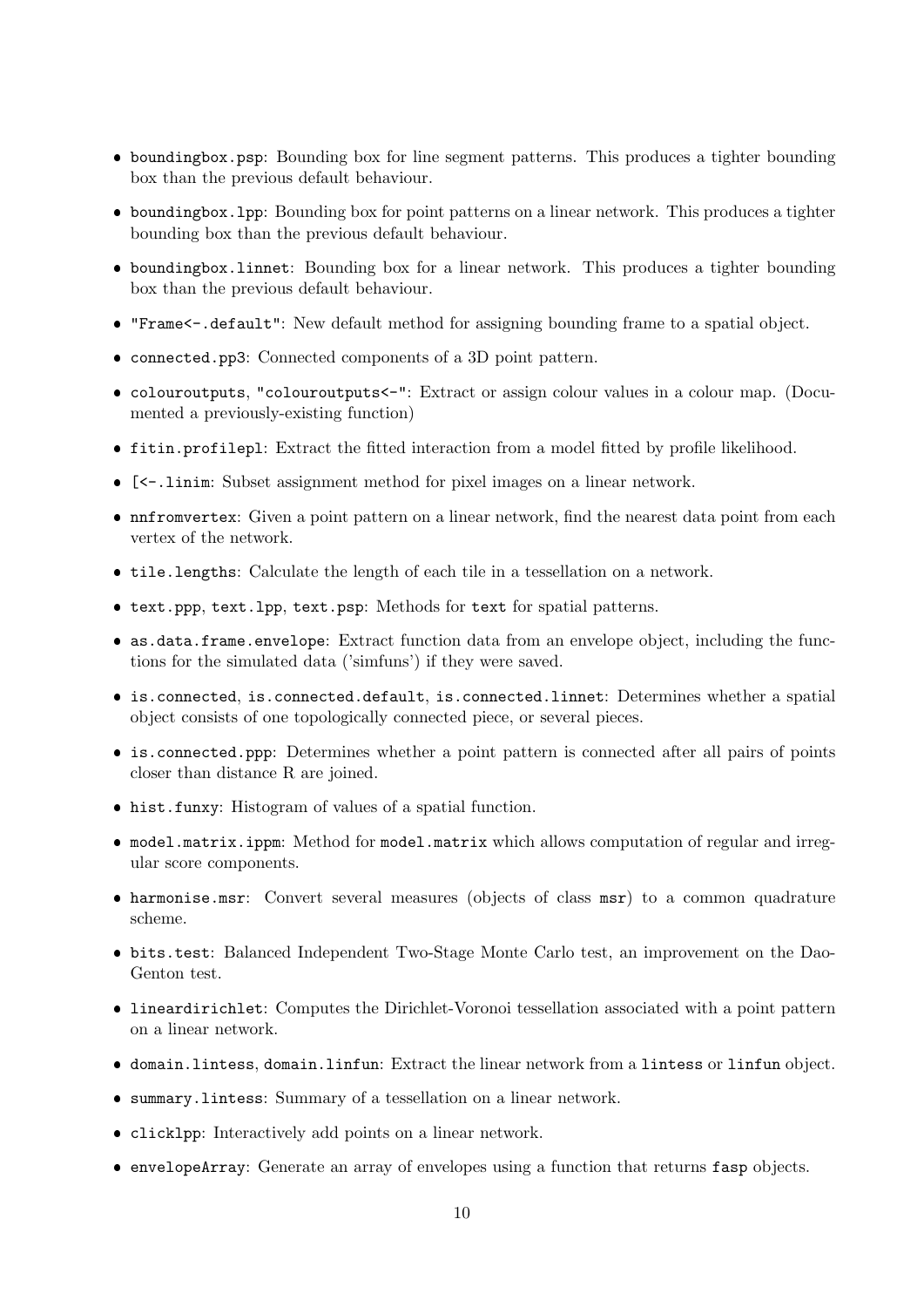- bw.pcf: Bandwidth selection for pair correlation function.
- grow.box3: Expand a three-dimensional box.
- hexagon, regularpolygon: Create regular polygons.
- Ops.msr: Arithmetic operations for measures.
- Math.imlist, Ops.imlist, Summary.imlist, Complex.imlist: Arithmetic operations for lists of pixel images.
- measurePositive, measureNegative, measureVariation, totalVariation: Positive and negative parts of a measure, and variation of a measure.
- as.function.owin: Convert a spatial window to a function $(x,y)$ , the indicator function.
- as.function.ssf: Convert an object of class ssf to a function $(x, y)$
- as.function.leverage.ppm Convert an object of class leverage.ppm to a function $(x,y)$
- sdr, dimhat: Sufficient Dimension Reduction for point processes.
- simulate.rhohat: Simulate a Poisson point process with the intensity estimated by rhohat.
- rlpp: Random points on a linear network with a specified probability density.
- cut.lpp: Method for cut for point patterns on a linear network.
- has.close: Faster way to check whether a point has a close neighbour.
- psib: Sibling probability (index of clustering strength in a cluster process).
- rags, ragsAreaInter, ragsMultiHard: Alternating Gibbs Sampler for point processes.
- bugfixes: List all bug fixes in recent versions of a package.
- ssf: Create a spatially sampled function
- print.ssf, plot.ssf, contour.ssf, image.ssf: Display a spatially sampled function
- as.im.ssf, as.ppp.ssf, marks.ssf, marks<-.ssf, unmark.ssf, [.ssf, with.ssf: Manipulate data in a spatially sampled function
- Smooth.ssf: Smooth a spatially sampled function
- integral.ssf: Approximate integral of spatially sampled function
- roc.kppm, roc.lppm, roc.lpp: Methods for roc for fitted models of class "kppm" and "lppm" and point patterns of class "lpp"
- auc.kppm, auc.lppm, auc.lpp: Methods for auc for fitted models of class "kppm" and "lppm" and point patterns of class "lpp"
- timeTaken: Extract the timing data from a "timed" object or objects.
- rotate.infline, shift.infline, reflect.infline, flipxy.infline: Geometrical transformations for infinite straight lines.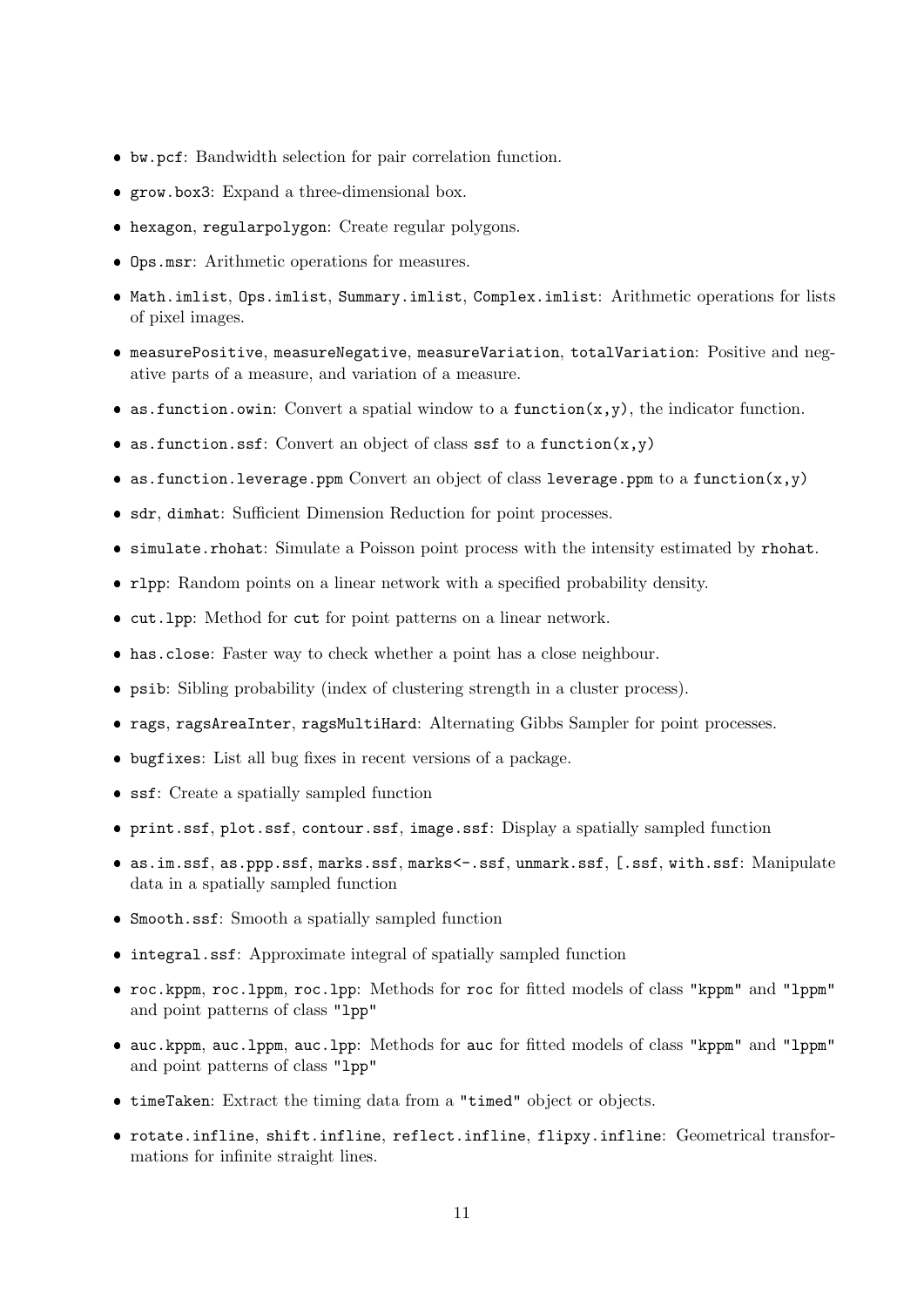- whichhalfplane: Determine which side of an infinite line a point lies on.
- matrixpower, matrixsqrt, matrixinvsqrt: Raise a matrix to any power.
- points.lpp: Method for points for point patterns on a linear network.
- pairs.linim: Pairs plot for images on a linear network.
- closetriples: Find close triples of points.
- anyNA.im: Method for anyNA for pixel images.
- bc: Bias correction (Newton-Raphson) for fitted model parameters.
- rex: Richardson extrapolation for numerical integrals and statistical model parameter estimates.
- boundingcircle, boundingcentre: Find the smallest circle enclosing a window or point pattern.
- [.linim : Subset operator for pixel images on a linear network.
- mean.linim, median.linim, quantile.linim: The mean, median, or quantiles of pixel values in a pixel image on a linear network.
- weighted.median, weighted.quantile: Median or quantile of numerical data with associated weights.
- "[.linim": Subset operator for pixel images on a linear network.
- mean.linim, median.linim, quantile.linim: The mean, median, or quantiles of pixel values in a pixel image on a linear network.
- boundingcircle, boundingcentre: Smallest circle enclosing a spatial object.
- split.msr: Decompose a measure into parts.
- unstack.msr: Decompose a vector-valued measure into its component measures.
- unstack.ppp, unstack.psp, unstack.lpp: Given a spatial pattern with several columns of marks, separate the columns and return a list of spatial patterns, each having only one column of marks.
- kernel.squint: Integral of squared kernel, for the kernels used in density estimation.
- as.im.data.frame: Build a pixel image from a data frame of coordinates and pixel values.
- covering: Cover a window using discs of a given radius.
- $\bullet$  dilationAny, erosionAny, % $(-)$ % : Morphological dilation and erosion by any shape.
- FmultiInhom, GmultiInhom Inhomogeneous multitype/marked versions of the summary functions Fest, Gest.
- kernel.moment Moment or incomplete moment of smoothing kernel.
- MinkowskiSum, %(+)%: Minkowski sum of two windows: A %(+)% B, or MinkowskiSum(A,B)
- nobjects: New generic function for counting the number of 'things' in a dataset. There are methods for ppp, ppx, psp, tess.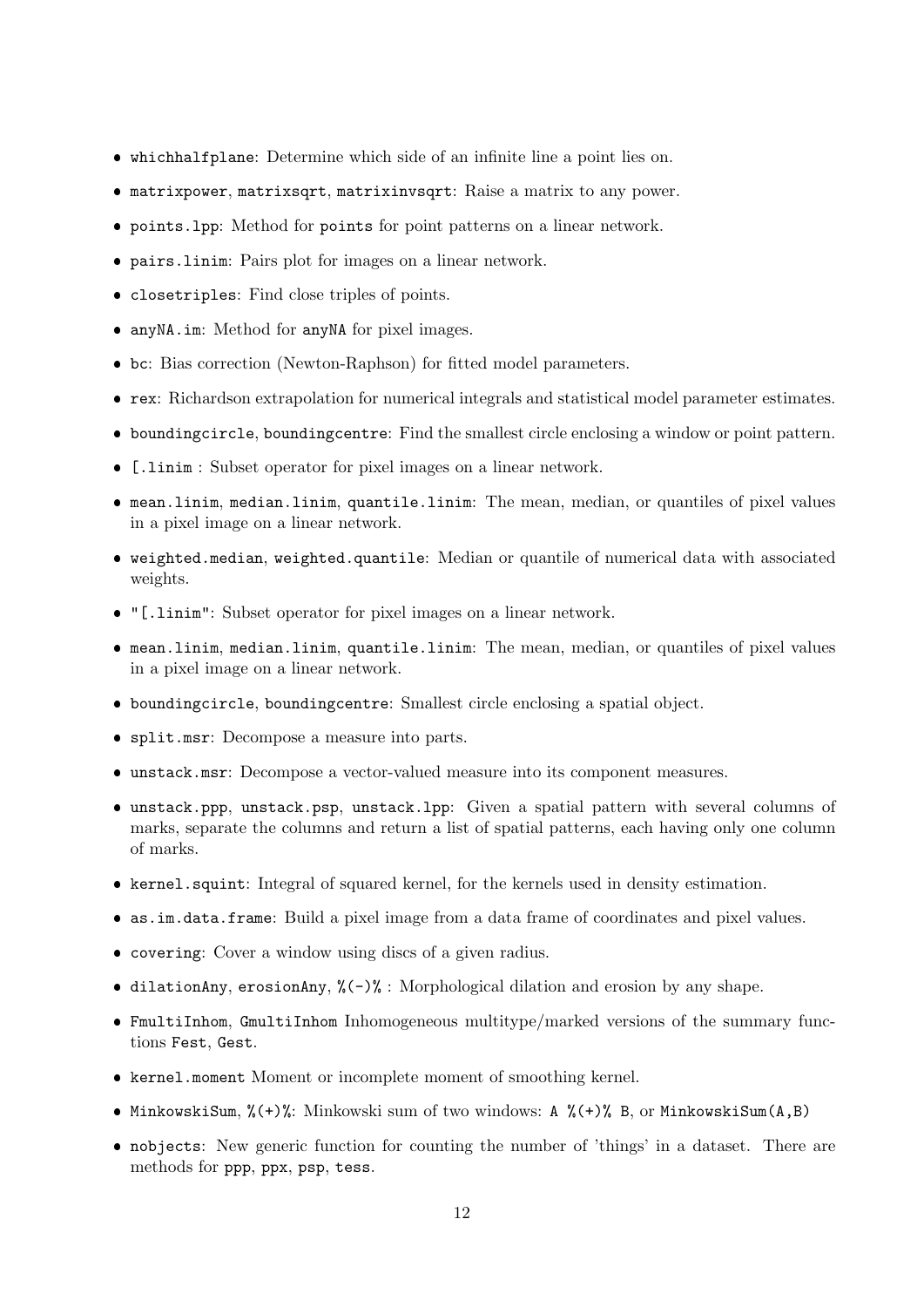- parameters.interact, parameters.fii: Extract parameters from interpoint interactions. (These existing functions are now documented.)
- ppmInfluence: Calculate leverage.ppm, influence.ppm and dfbetas.ppm efficiently.
- rppm, plot.rppm, predict.rppm, prune.rppm: Recursive-partition point process models.
- simulate.mppm Simulate a point process model fitted to replicated point patterns.
- update.interact: Update the parameters of an interpoint interaction. [This existing function is now documented.]
- where.max, where.min Find the spatial location(s) where a pixel image achieves its maximum or minimum value.
- $\bullet$  compileK, compilepcf: make a  $K$  function or pair correlation function given the pairwise distances and their weights. [These existing internal functions are now documented.]
- laslett: Laslett's Transform.
- **lintess:** Tessellation on a linear network.
- divide.linnet: Divide a linear network into pieces demarcated by a point pattern.
- insertVertices: Insert new vertices in a linear network.
- thinNetwork: Remove vertices and/or segments from a linear network etc.
- connected.linnet: Find connected components of a linear network.
- nvertices, nvertices.linnet, nvertices.owin: Count the number of vertices in a linear network or vertices of the boundary of a window.
- as.data.frame.linim, as.data.frame.linfun: Extract a data frame of spatial locations and function values from an object of class linim or linfun.
- as.linfun, as.linfun.linim, as.linfun.lintess: Convert other kinds of data to a linfun object.
- requireversion: Require a particular version of a package (for use in stand-alone R scripts).
- as.function.tess: Convert a tessellation to a function $(x, y)$ . The function value indicates which tile of the tessellation contains the point  $(x, y)$ .
- tileindex: Determine which tile of a tessellation contains a given point  $(x, y)$ .
- persp.leverage.ppm: Method for persp plots for objects of class leverage.ppm
- AIC.mppm, extractAIC.mppm: AIC for point process models fitted to replicated point patterns.
- nobs.mppm, terms.mppm, getCall.mppm: Methods for point process models fitted to replicated point patterns.
- rPenttinen: Simulate the Penttinen process using perfect simulation.
- varcount: Given a point process model, compute the predicted variance of the number of points falling in a window.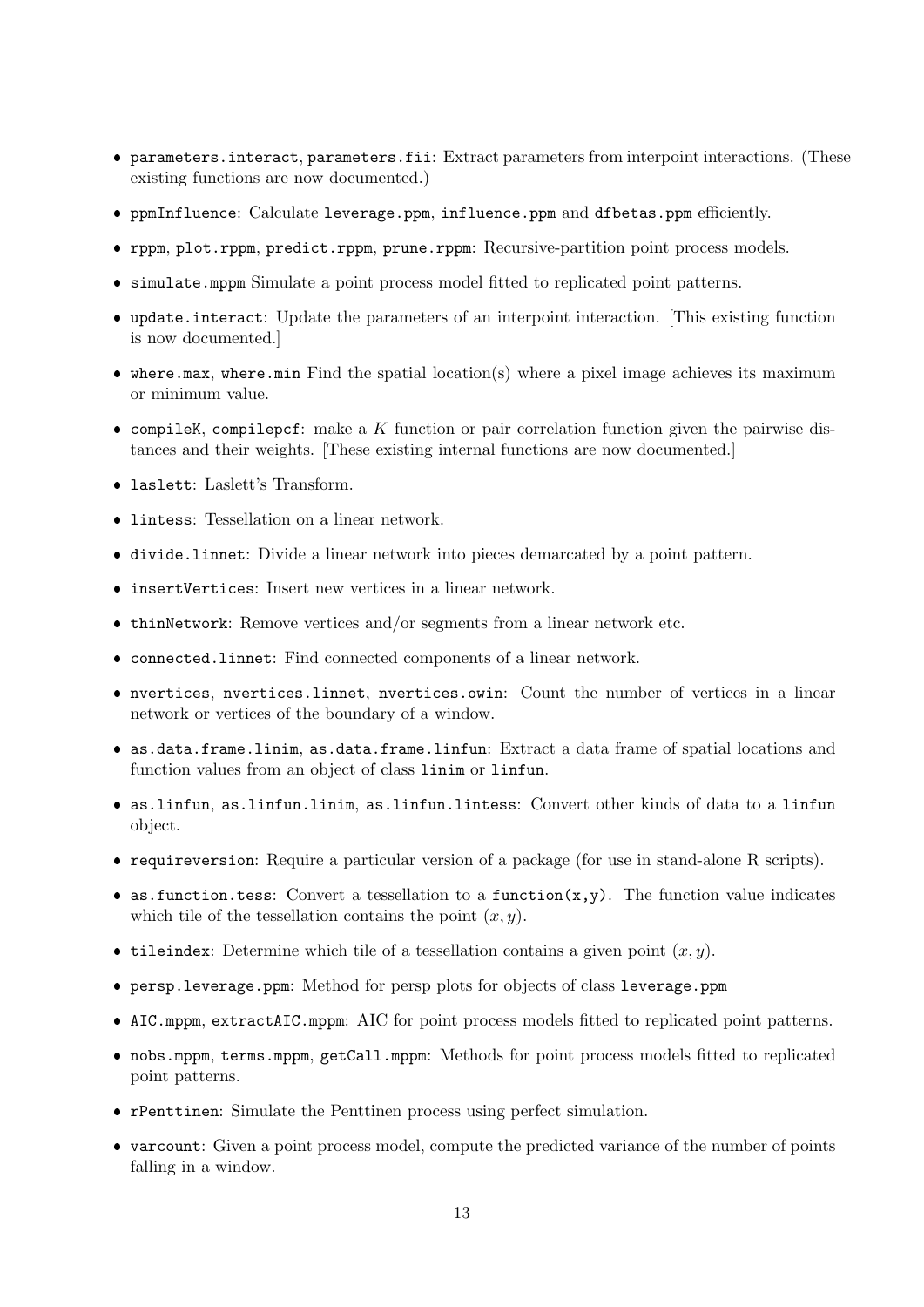- inside.boxx: Test whether multidimensional points lie inside a specified multidimensional box.
- lixellate: Divide each segment of a linear network into smaller segments.
- nsegments.linnet, nsegments.lpp: Count the number of line segments in a linear network.
- grow.boxx: Expand a multidimensional box.
- deviance.ppm, deviance.lppm: Deviance for a fitted point process model.
- pseudoR2: Pseudo-R-squared for a fitted point process model.
- tiles.empty Checks whether each tile of a tessellation is empty or nonempty.
- summary.linim: Summary for a pixel image on a linear network.
- Determinantal Point Process models:
	- dppm: Fit a determinantal point process model.
	- fitted.dppm, predict.dppm, intensity.dppm: prediction for a fitted determinantal point process model.
	- Kmodel.dppm, pcfmodel.dppm: Second moments of a determinantal point process model.
	- rdpp, simulate.dppm: Simulation of a determinantal point process model.
	- logLik.dppm, AIC.dppm, extractAIC.dppm, nobs.dppm: Likelihood and AIC for a fitted determinantal point process model.
	- print.dppm, reach.dppm, valid.dppm: Basic information about a dpp model.
	- coef.dppm, formula.dppm, print.dppm, terms.dppm, labels.dppm, model.frame.dppm, model.matrix.dppm, model.images.dppm, is.stationary.dppm, reach.dppm, unitname.dppm, unitname<-.dppm, Window.dppm: Various methods for dppm objects.
	- parameters.dppm: Extract meaningful list of model parameters.
	- objsurf.dppm: Objective function surface of a dppm object.
	- residuals.dppm: Residual measure for a dppm object.
- Determinantal Point Process model families:
	- dppBessel, dppCauchy, dppGauss, dppMatern, dppPowerExp: Determinantal Point Process family functions.
	- detpointprocfamilyfun: Create a family function.
	- update.detpointprocfamily: Set parameter values in a determinantal point process model family.
	- simulate.dppm: Simulation.
	- is.stationary.detpointprocfamily, intensity.detpointprocfamily, Kmodel.detpointprocfamily, pcfmodel.detpointprocfamily: Moments.
	- dim.detpointprocfamily, dppapproxkernel, dppapproxpcf, dppeigen, dppkernel, dppparbounds, dppspecdenrange, dppspecden: Helper functions.
- dg.envelope: Simulation envelopes corresponding to Dao-Genton test.
- dg.progress: Progress plot (envelope representation) for the Dao-Genton test.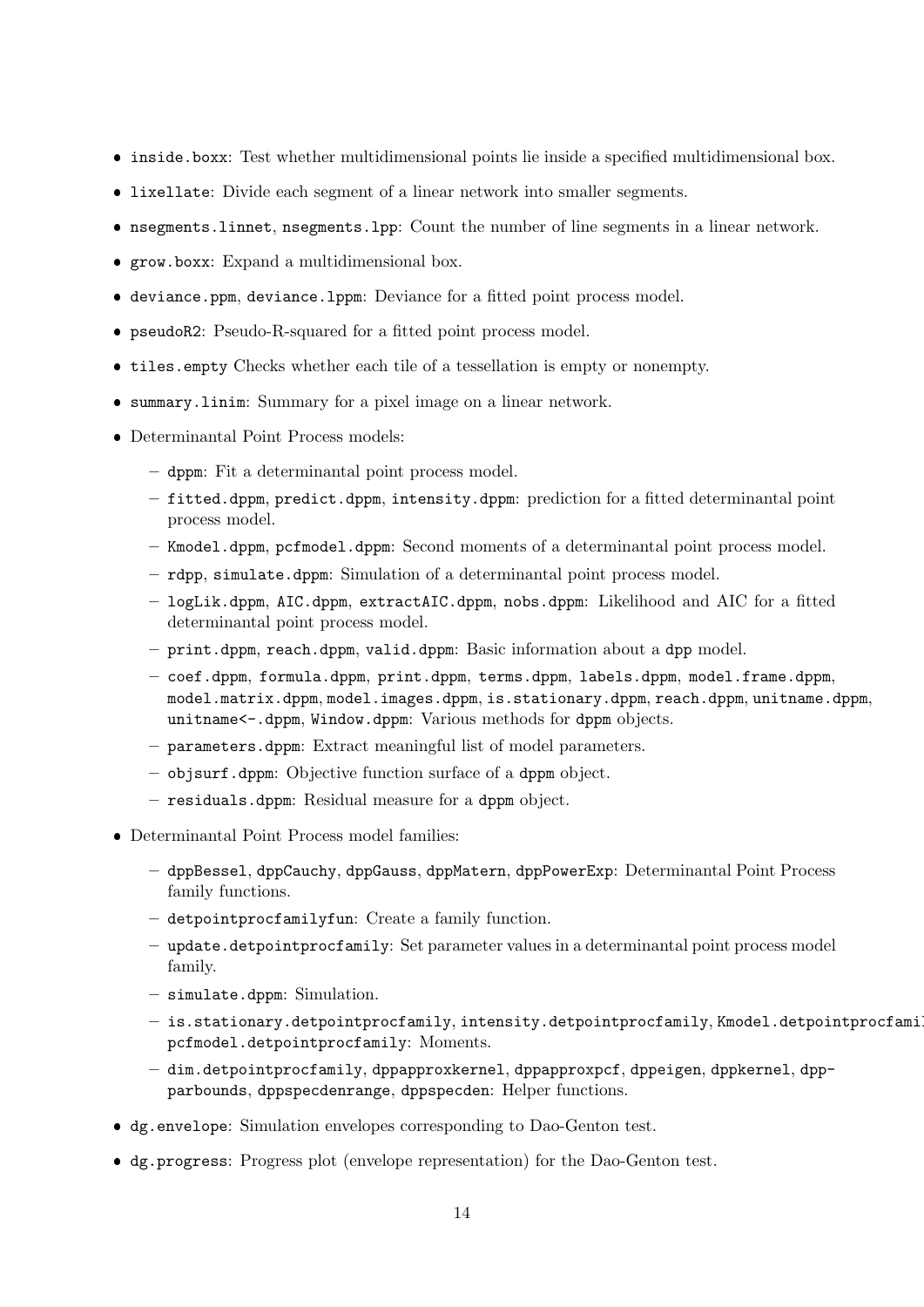- dg.sigtrace: significance trace for the Dao-Genton test.
- markcrosscorr: Mark cross-correlation function for point patterns with several columns of marks.
- rtemper: Simulated annealing or simulated tempering.
- rgb2hsva: Convert RGB to HSV data, like rgb2hsv, but preserving transparency.
- superimpose.ppplist, superimpose.splitppp: New methods for 'superimpose' for lists of point patterns.
- dkernel, pkernel, qkernel, rkernel: Probability density, cumulative probability, quantiles and random generation from distributions used in basic one-dimensional kernel smoothing.
- kernel.factor: Auxiliary calculations for one-dimensional kernel smoothing.
- spatdim: Spatial dimension of any object in the spatstat package.
- as.boxx: Convert data to a multi-dimensional box.
- intensity.ppx: Method for intensity for multi-dimensional space-time point patterns.
- fourierbasis: Evaluate Fourier basis functions in any number of dimensions.
- valid: New generic function, with methods valid.ppm, valid.lppm, valid.dppm.
- emend, emend.ppm, emend.lppm: New generic function with methods for ppm and lppm. emend.ppm is equivalent to project.ppm.
- Penttinen: New pairwise interaction model.
- quantile.density: Calculates quantiles from kernel density estimates.
- CDF.density: Calculates cumulative distribution function from kernel density estimates.
- triangulate.owin: decompose a spatial window into triangles.
- fitted.lppm: fitted intensity values for a point process on a linear network.
- parameters: Extract all parameters from a fitted model.

### 6 Alphabetical list of changes

Here is a list of all changes made to existing functions, listed alphabetically.

- adaptive.density: This function can now perform adaptive estimation by two methods: either tessellation-based methods or variable-bandwidth kernel estimation. The calculations are performed by either densityVoronoi or densityAdaptiveKernel.
- affine.owin: Allows transformation matrix to be singular, if the window is polygonal.
- alltypes: If envelope=TRUE and the envelope computation reaches the maximum permitted number of errors (maxnerr) in evaluating the summary function for the simulated patterns, then instead of triggering a fatal error, the envelope limits will be set to NA.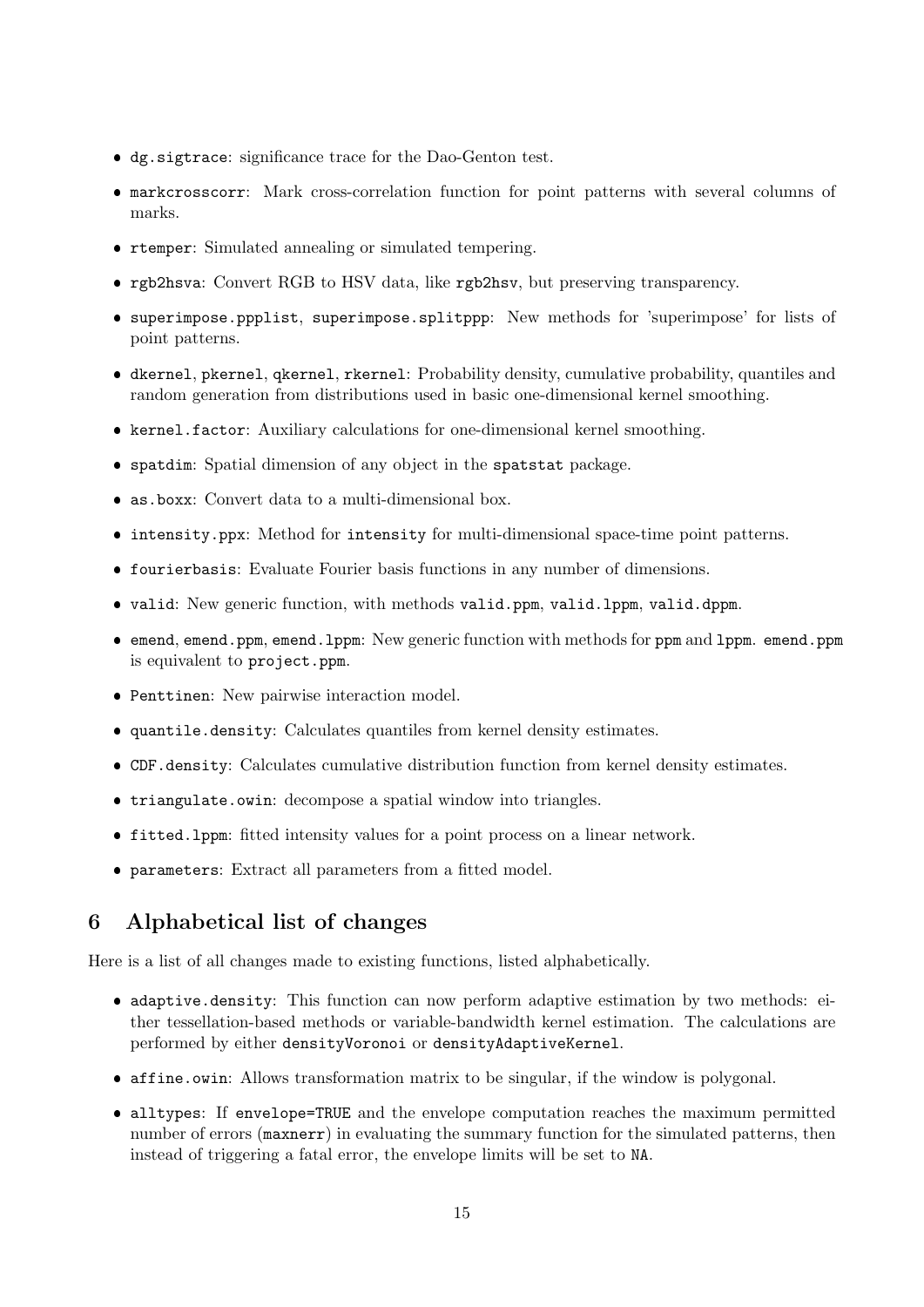- anova.mppm: Now handles Gibbs models, and performs the adjusted composite likelihood ratio test. New argument fine.
- as.function.tess: New argument values specifies the function values.
- as.im.distfun: New argument approx specifies the choice of algorithm.
- as.im.function: New argument strict.
- as.im.leverage.ppm: New argument what.
- as.im.nnfun: New argument approx chooses between a fast, approximate algorithm and a slow, exact algorithm.
- as.im.smoothfun: New argument approx chooses between a fast, approximate algorithm and a slow, exact algorithm.
- as.layered: Default method now handles a (vanilla) list of spatial objects.
- as.linfun.lintess:
	- New argument values specifies the function value for each tile.
	- New argument navalue.
	- Computation accelerated.
- as.linim.default: New argument delta controls spacing of sample points in internal data.
- as.linnet.psp:
	- If the line segment pattern has marks, then the resulting linear network also carries these marks in the \$lines component.
	- Computation accelerated.
- as.owin.default:
	- Now refuses to convert a box3 to a two-dimensional window.
	- $-$  Now accepts a structure with entries named  $xmin, xmax, ymin, ymax$  in any order. This handles objects of class bbox in the sf package.
	- Now detects objects of class SpatialPolygons and issues a more helpful error message.
- as.owin.data.frame: New argument step
- as.polygonal:
	- Can now repair errors in polygon data, if repair=TRUE.
	- Accelerated when w is a pixel mask.
- as.solist: The argument x can now be a spatial object; as.solist(cells) is the same as solist(cells).
- bdist.pixels: Accelerated for polygonal windows. New argument method.
- bdist.points: Accelerated for polygonal windows.
- beachcolours, beachcolourmap: Improved positioning of the yellow colour band.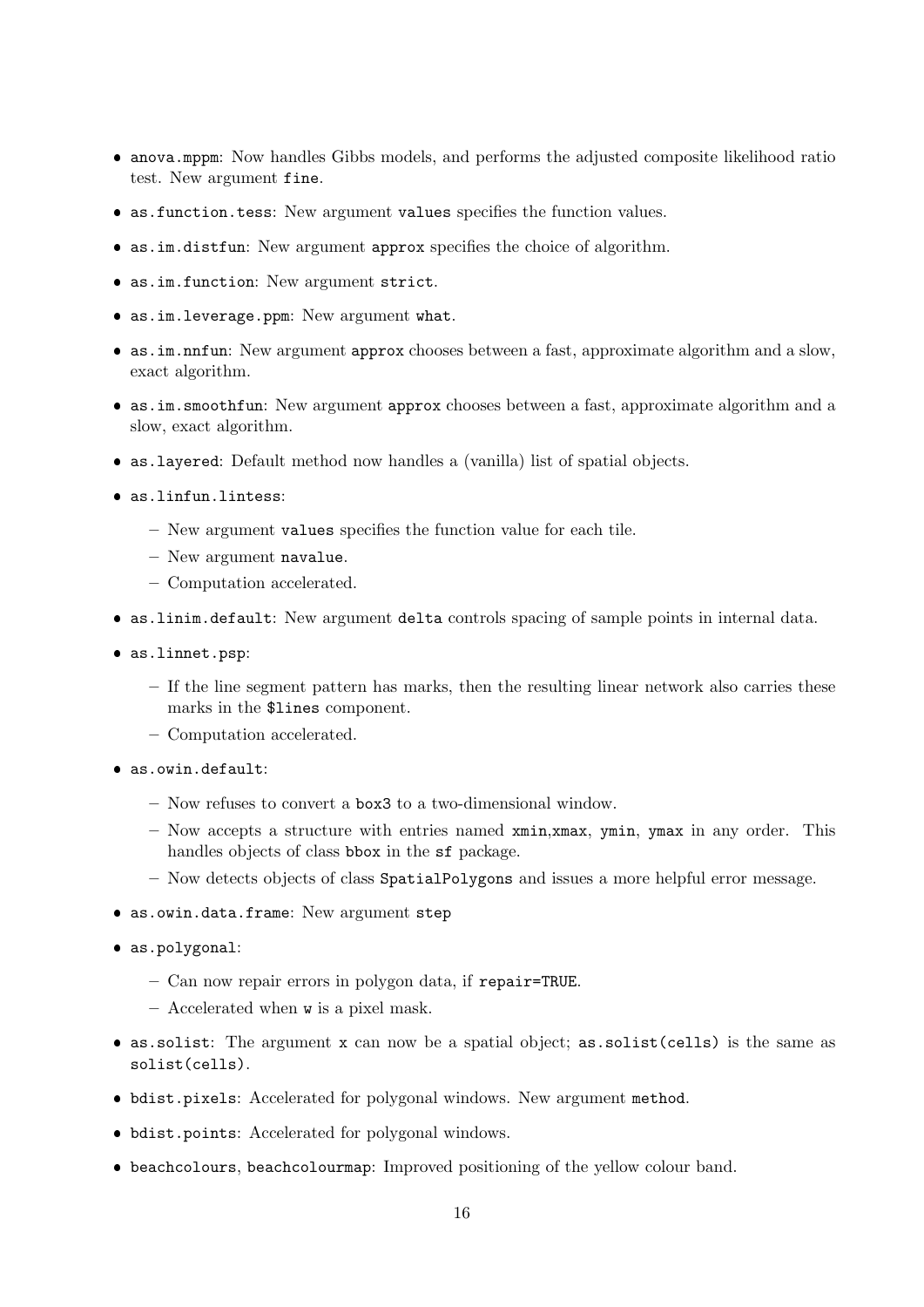- bind.fv: New argument clip.
- bw.diggle, bw.ppl, bw.relrisk, bw.smoothppp: These functions now extract and store the name of the unit of length from the point pattern dataset. When the bandwidth selection criterion is plotted, the name of the unit of length is shown on the x-axis.
- bw.ppl: New arguments weights and sigma.
- bw.scott: the two bandwidth values in the result now have names sigma.x and sigma.y.
- bw.stoyan: The rule has been modified so that, if the pattern is empty, it is now treated as if it contained 1 point, so that a finite bandwidth value is returned.
- cdf.test:
	- Calculations are more robust against numerical rounding effects.
	- The methods for classes ppp, ppm, lpp, lppm, slrm have a new argument interpolate.
	- Monte Carlo test runs much faster.
	- More jittering is applied when jitter=TRUE. Warnings about tied values should not occur any more.
- cdf.test.mppm:
	- Now handles Gibbs models.
	- Now recognises covariate="x" or "y".
- clarkevans: The argument correction="all" is now recognised: it selects all the available options. [This is also the default.]
- clickpoly: The polygon is now drawn progressively as the user clicks new vertices.
- closepairs.ppp: New argument periodic.
- closepairs.ppp, closepairs.pp3:
	- New arguments distinct and neat allow more options.
	- Argument ordered has been replaced by twice (but ordered is still accepted, with a warning).
	- Performance improved (computation time and memory requirements reduced.) This should improve the performance of many functions in spatstat.
- closepairs.pp3: Argument what can take the value "ijd"
- clusterset: Improved behaviour.
- clusterfit:
	- New argument algorithm specifies the choice of optimisation algorithm.
	- Changed precedence rule for handling the algorithm parameters in the minimum contrast algorithm. Individually-named arguments  $q, p, r$ max,  $r$ min now take precedence over entries with the same names in the list  $ctrl$ .
	- New argument verbose.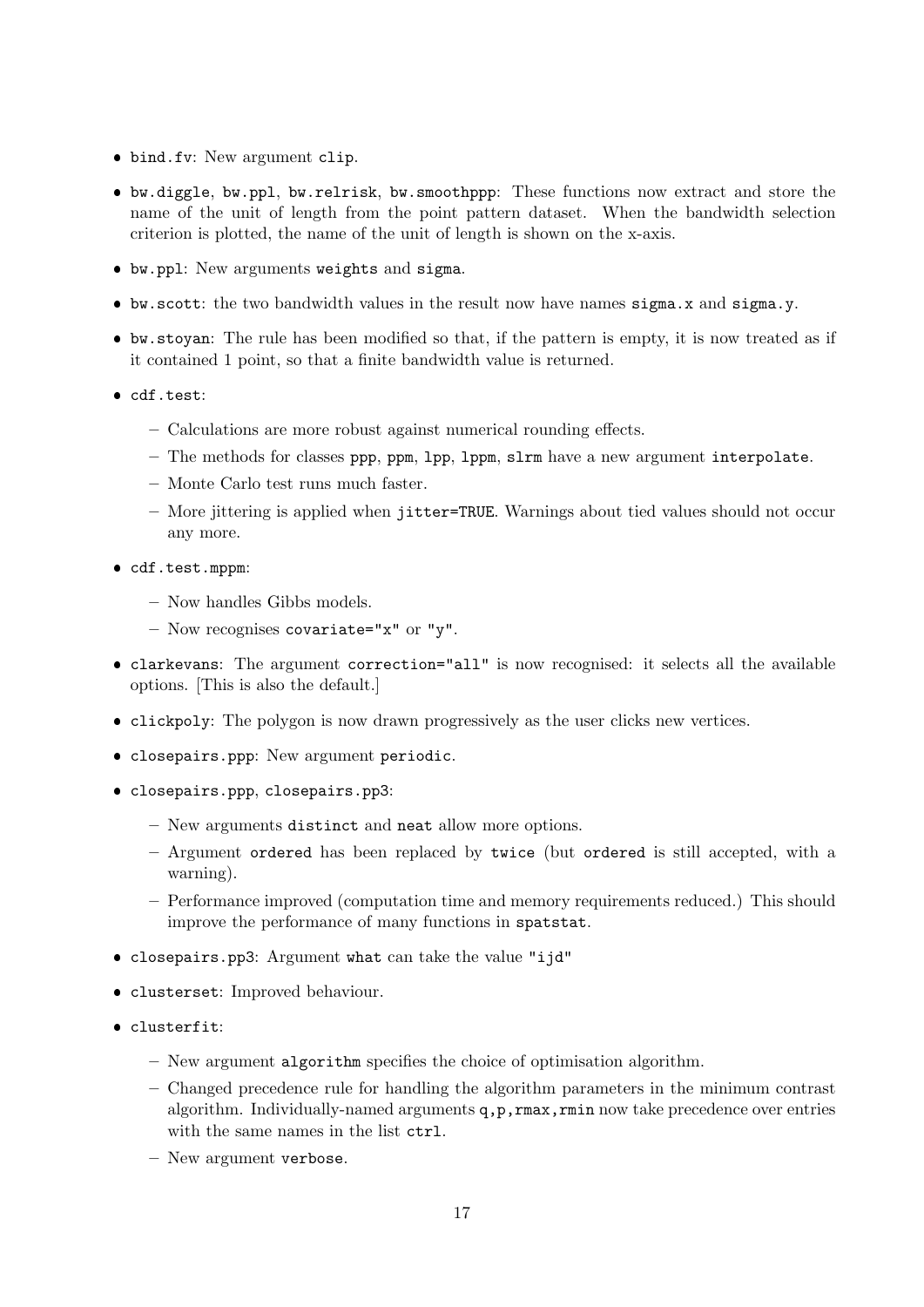- collapse.fv: This is now treated as a method for the nlme generic collapse. Its syntax has been adjusted slightly.
- connected.im: Now handles a logical-valued image properly. Arguments ... now determine pixel resolution.
- connected.owin: Arguments ... now determine pixel resolution.
- contour.im: New argument col specifies the colour of the contour lines. If col is a colour map, then the contours are drawn in different colours.
- convolve.im: the name of the unit of length is preserved.
- crossing.psp: New argument details gives more information about the intersections between the segments.
- crosspairs.pp3: Argument what can take the value "ijd"
- cut.ppp: Argument z can be "x" or "y" indicating one of the spatial coordinates.
- dclf.test, mad.test, dclf.progress, mad.progress, dclf.sigtrace, mad.sigtrace, dg.progress, dg.sigtrace:
	- New argument clamp determines the test statistic for one-sided tests.
	- New argument rmin determines the left endpoint of the test interval.
	- New argument leaveout specifies how to calculate discrepancy between observed and simulated function values.
	- New argument scale allows summary function values to be rescaled before the comparison is performed.
	- New argument interpolate supports interpolation of  $p$ -value.
	- New argument interpolate supports interpolation of critical value of test.
- default.rmhcontrol, default.rmhexpand: New argument w.
- density.lpp:
	- New fast algorithm (up to 1000 times faster) for the default case where kernel="gaussian" and continuous=TRUE. Generously contributed by Greg McSwiggan.
	- Fast algorithm has been further accelerated.
	- New argument kernel specifies the smoothing kernel. Any of the standard one-dimensional smoothing kernels can be used.
	- Now supports both the 'equal-split continuous' and 'equal-split discontinuous' smoothers. New argument continuous determines the choice of smoother.
	- New arguments weights and old.
- density.ppp:
	- A non-Gaussian kernel can now be specified using the argument kernel.
	- Argument weights can now be a pixel image.
	- Infinite bandwidth sigma=Inf is supported.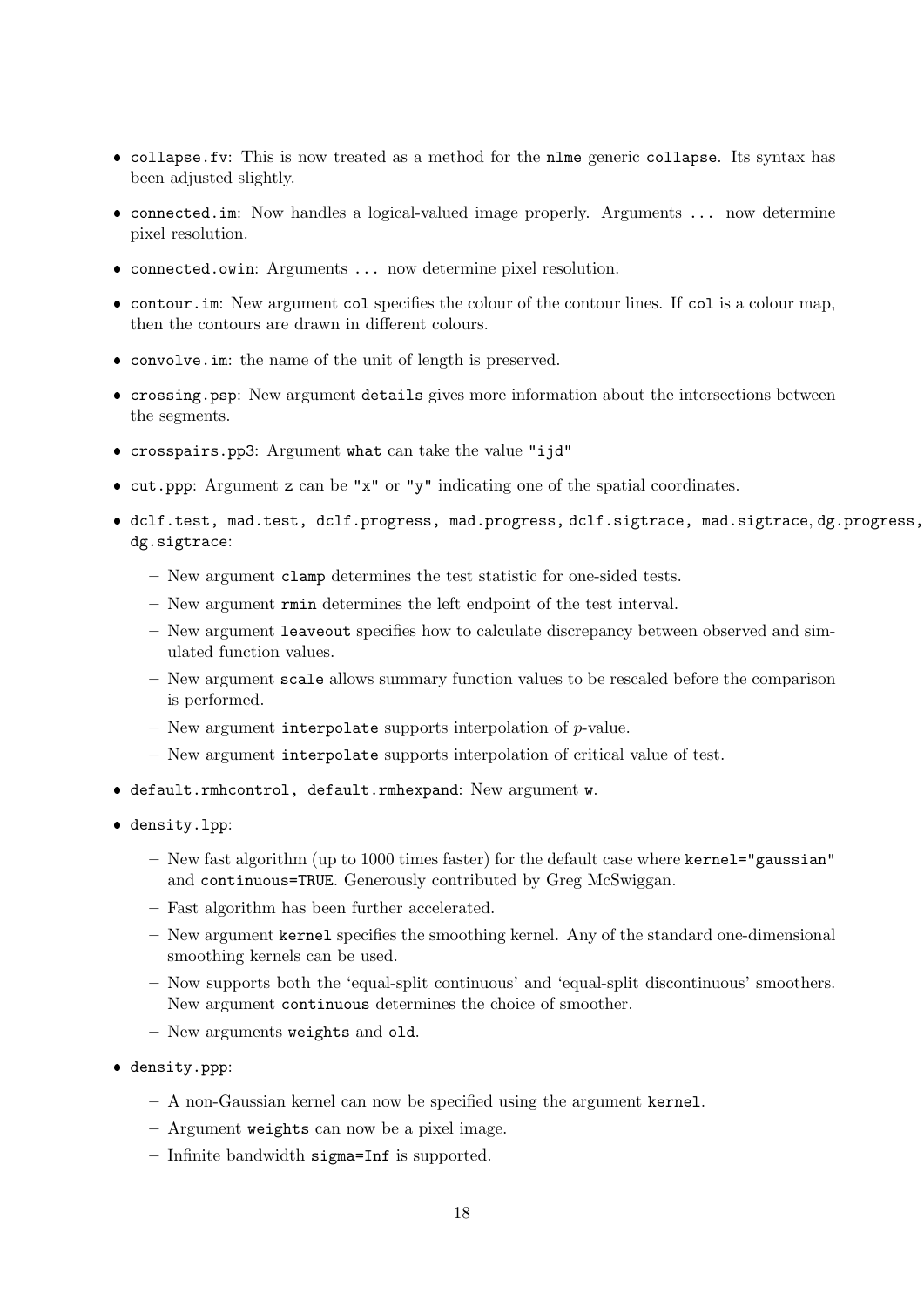- Accelerated by about 30% when at="pixels".
- Accelerated by about 15% in the case where at="points" and kernel="gaussian".
- Accelerated in the cases where weights are given or diggle=TRUE.
- New argument verbose.

### density.psp:

- New argument method.
- Accelerated by 1 to 2 orders of magnitude.
- dfbetas.ppm:
	- For Gibbs models, memory usage has been dramatically reduced, so the code can handle larger datasets and finer quadrature schemes.
	- Increased the default resolution of the pixel images. Spatial resolution can now be controlled by the arguments dimyx, eps.
- diagnose.ppm: Infinite values of rbord are now ignored and treated as zero. This ensures that diagnose.ppm has a sensible default when the fitted model has infinite reach.
- diagnose.ppm, plot.diagppm: New arguments col.neg, col.smooth control the colour maps.
- dilation.ppp: Improved geometrical accuracy. Now accepts arguments to control resolution of polygonal approximation.
- **.** discs:
	- Now accepts a single numeric value for radii.
	- New argument npoly.
	- Accelerated in some cases.
- distfun: When the user calls a distance function that was created by distfun, the user may now give a ppp or lpp object for the argument x, instead of giving two coordinate vectors x and y.
- dppm: Changed precedence rule for handling the algorithm parameters in the minimum contrast algorithm. Individually-named arguments  $q, p, r$ max,  $r$ min now take precedence over entries with the same names in the list ctrl.
- edge.Trans: New argument gW for efficiency.
- effectfun:
	- Now works for ppm, kppm, lppm, dppm, rppm and profilepl objects.
	- New argument nvalues.
- envelope:
	- New argument clamp gives greater control over one-sided envelopes.
	- New argument funargs
	- New argument scale allows global envelopes to have width proportional to a specified function of  $r$ , rather than constant width.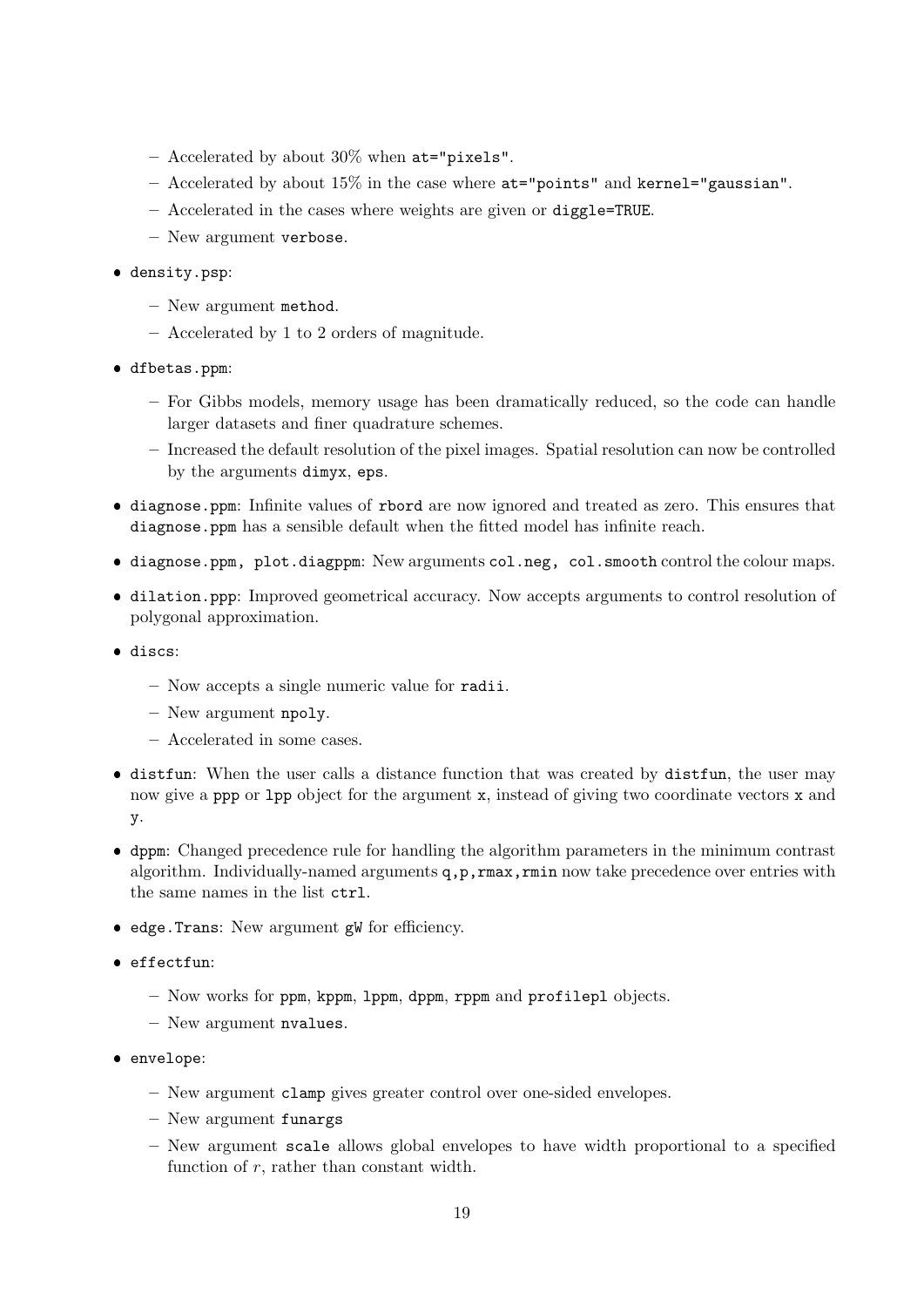- New argument funYargs contains arguments to the summary function when applied to the data pattern only.
- The argument simulate can now be a function (such as rlabel). The function will be applied repeatedly to the original data pattern.
- envelope.lpp, envelope.lppm: New arguments fix.n and fix.marks allow envelopes to be computed using simulations conditional on the observed number of points.
- eval.im: New argument warn.
- eval.linim: New argument warn.
- ewcdf:
	- Argument weights can now be NULL.
	- New arguments normalise and adjust.
	- Computation accelerated.
	- The result does not inherit class "ecdf" if normalise=FALSE.
- Fest: Additional checks for errors in input data.
- Finhom:
	- A warning is issued if bias is likely to occur because of undersmoothing.
	- New arguments warn.bias and savelambda.
- fitted.lppm: New argument leaveoneout allows leave-one-out computation of fitted value.
- fitted.ppm:
	- New option, type="link".
	- New argument ignore.hardcore.
- funxy:
	- When the user calls a function that was created by funxy, the user may now give a ppp or lpp object for the argument x, instead of giving two coordinate vectors x and y.
	- Functions of class "funxy" can now be applied to quadrature schemes.
- Geyer: The saturation parameter sat can now be less than 1.
- Ginhom:
	- A warning is issued if bias is likely to occur because of undersmoothing.
	- New arguments warn.bias and savelambda.
- grow.rectangle: New argument fraction.
- Hest:
	- Argument X can now be a pixel image with logical values.
	- New argument W. [Based on code by Kassel Hingee.]
	- Additional checks for errors in input data.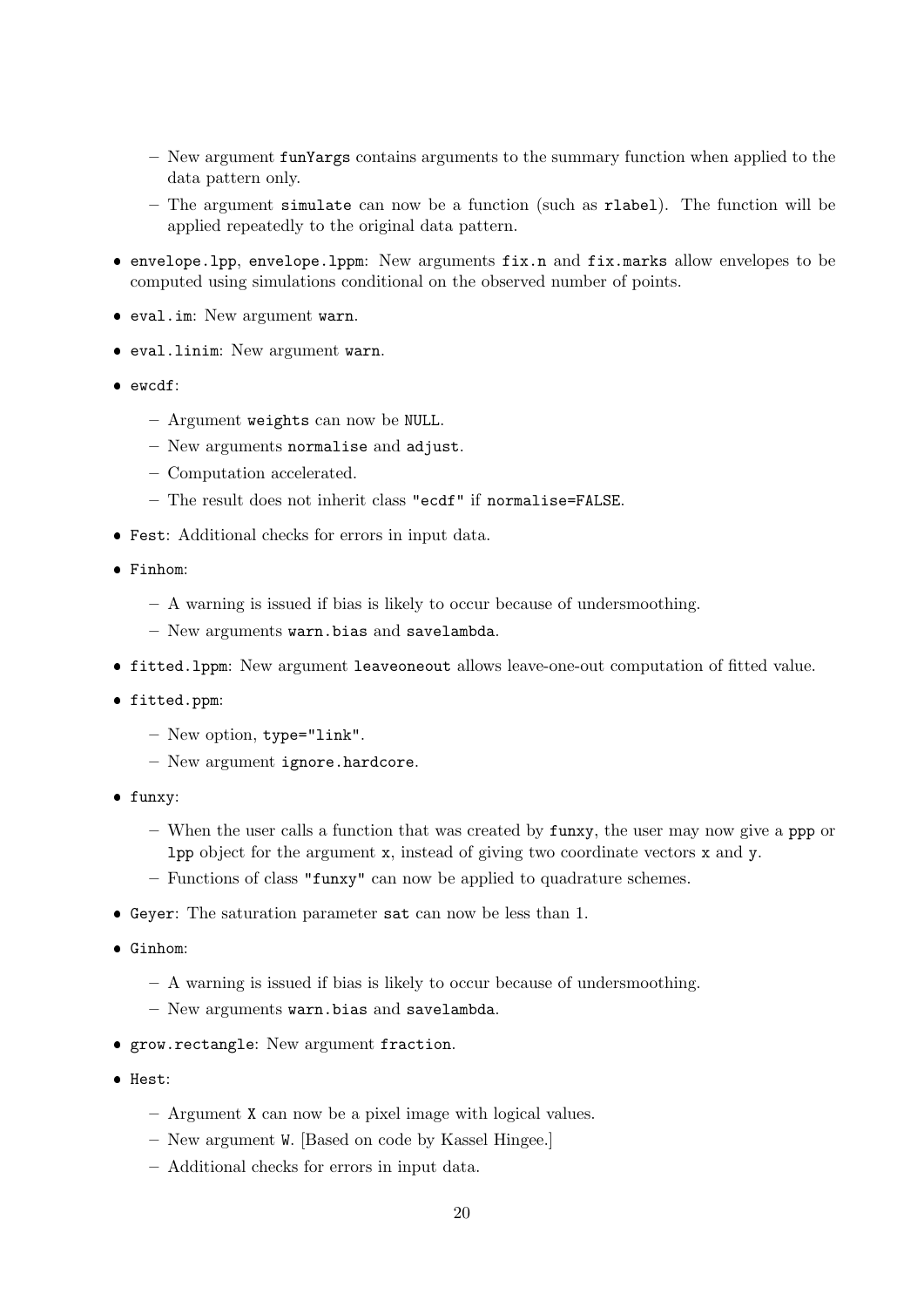- hist.im: New argument xname.
- identify.psp: Improved placement of labels. Arguments can be passed to text.default to control the plotting of labels.
- idw: Standard errors can now be calculated by setting se=TRUE.
- imcov: the name of the unit of length is preserved.
- im.apply:
	- Computation accelerated
	- New argument fun.handles.na
	- New argument check
- influence.ppm: For Gibbs models, memory usage has been dramatically reduced, so the code can handle larger datasets and finer quadrature schemes.
- integral.linfun:
	- New argument delta controls step length of approximation to integral.
	- Argument domain can be a tessellation.
- integral.linim: Argument domain can be a tessellation.
- integral.ssf: Argument domain can be a tessellation.
- intensity.ppm: Intensity approximation is now implemented for area-interaction model, and Geyer saturation model.
- interp.im: New argument bilinear.
- ippm:
	- Accelerated.
	- The internal format of the result has been extended slightly.
	- Improved defaults for numerical algorithm parameters.
- Jinhom:
	- A warning is issued if bias is likely to occur because of undersmoothing.
	- New arguments warn.bias and savelambda.
- Kcross.inhom, Kdot.inhom, Kmulti.inhom: These functions now allow intensity values to be given by a fitted point process model. New arguments update, leaveoneout, lambdaX.
- Kest Accelerated computation (for translation and rigid corrections) when window is an irregular shape.
- Kest.fft: Now has ... arguments allowing control of spatial resolution.
- Kinhom:
	- New argument ratio.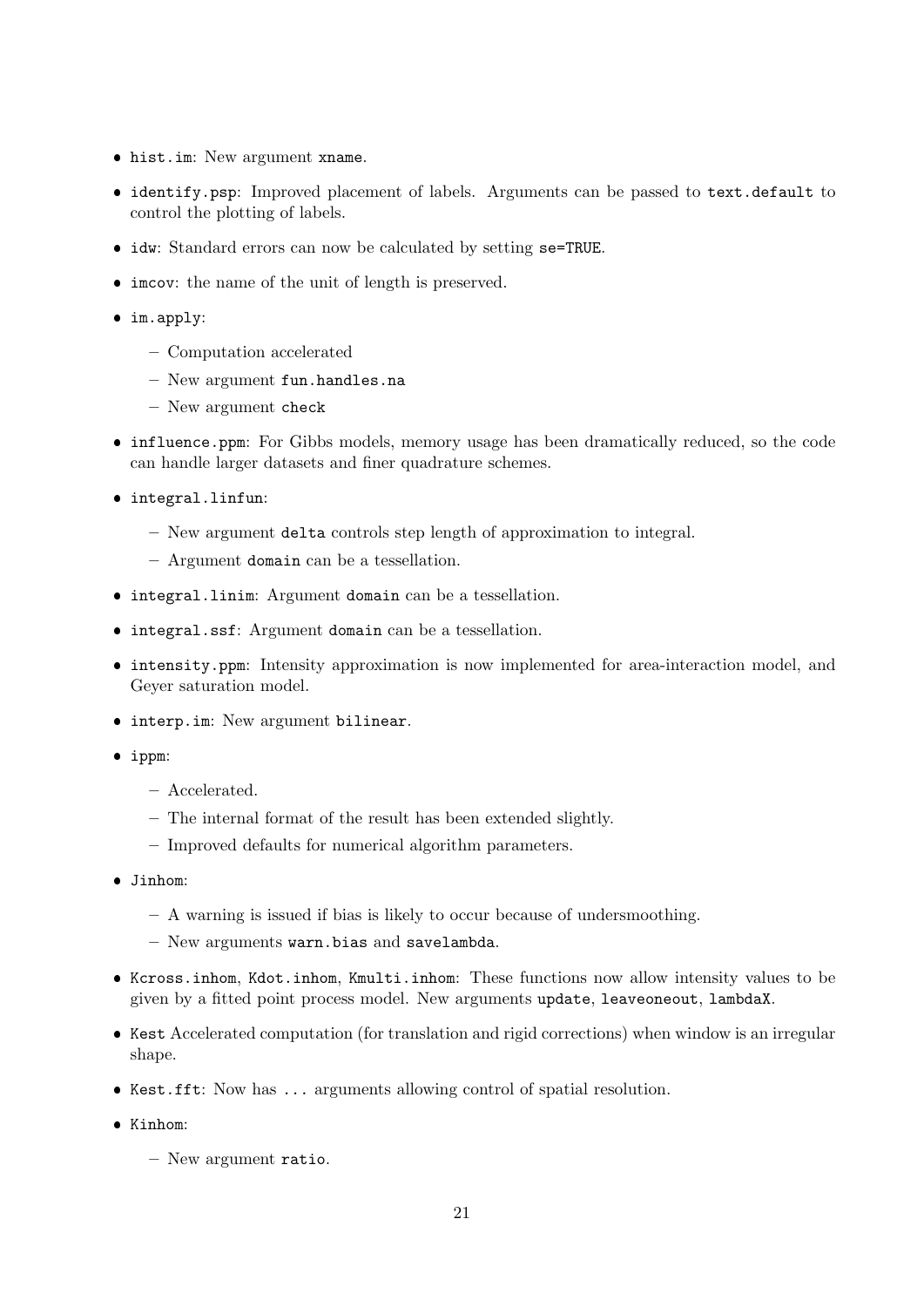- Stops gracefully if lambda contains any zero values.
- kppm:
	- Fitting a model with clusters="LGCP" no longer requires the package RandomFields to be loaded explicitly.
	- New argument algorithm specifies the choice of optimisation algorithm.
	- Left hand side of formula can now involve entries in the list data.
	- refuses to fit a log-Gaussian Cox model with anisotropic covariance.
	- A warning about infinite values of the summary function no longer occurs when the default settings are used. Also affects mincontrast, cauchy.estpcf, lgcp.estpcf, matclust.estpcf, thomas.estpcf, vargamma.estpcf.
	- Changed precedence rule for handling the algorithm parameters in the minimum contrast algorithm. Individually-named arguments q,p,rmax,rmin now take precedence over entries with the same names in the list ctrl.
	- Improved printed output.
- latest.news: Now prints news documentation for the current major version, by default. New argument major.
- Lcross.inhom, Ldot.inhom: These functions now allow intensity values to be given by a fitted point process model. New arguments update, leaveoneout, lambdaX.
- lengths.psp: New argument squared.
- leverage.ppm:
	- For Gibbs models, memory usage has been dramatically reduced, so the code can handle larger datasets and finer quadrature schemes.
	- Increased the default resolution of the pixel images. Spatial resolution can now be controlled by the arguments dimyx, eps.
- leverage.ppm, influence.ppm, dfbetas.ppm:
	- These methods now work for models that were fitted by logistic composite likelihood (method='logi').
	- Computation has been vastly accelerated for models with Geyer interaction fitted using isotropic or translation edge corrections.
	- Faster computation in many cases.
	- Virtually all models and edge corrections are now supported, using a "brute force" algorithm. This can be slow in some cases.
- linearK, linearpcf and relatives:
	- substantially accelerated.
	- ratio calculations are now supported.
	- new argument ratio.
- **IinearKinhom:** new argument normpower.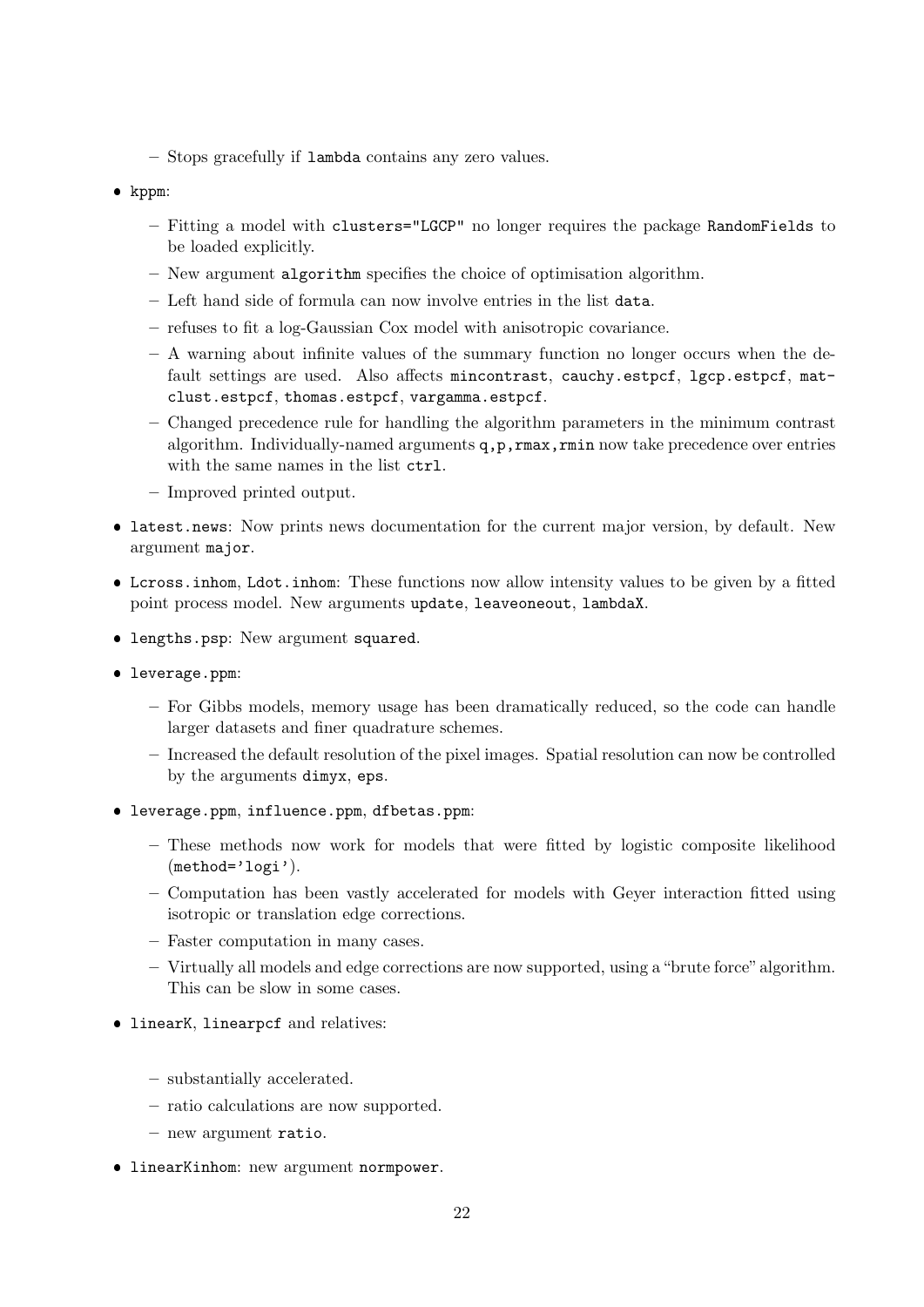- linearKinhom, linearpcfinhom:
	- Changed behaviour when lambda is a fitted model.
	- New arguments update and leaveoneout.
- linearpcf: new argument normpower.
- linim:
	- The image Z is now automatically restricted to the network.
	- New argument restrict.
- linnet:
	- The internal format of a linnet (linear network) object has been changed. Existing datasets of class linnet are still supported. However, computation will be faster if they are converted to the new format. To convert a linnet object L to the new format, use  $L \leftarrow \texttt{as.linnet}(L)$ .
	- If the argument edges is given, then this argument now determines the ordering of the sequence of line segments. For example, the i-th row of edges specifies the i-th line segment in  $as.psp(L)$ .
	- New argument warn.
	- When argument edges is specified, the code now checks whether any edges are duplicated.
- lintess: Argument df can be missing or NULL, resulting in a tesellation with only one tile.
- logLik.ppm:
	- New argument absolute.
	- The warning about pseudolikelihood ('log likelihood not available') is given only once, and is not repeated in subsequent calls, within a spatstat session.
- logLik.mppm: new argument warn.
- lohboot:
	- Algorithm has been corrected and extended thanks to Christophe Biscio and Rasmus Waagepetersen.
	- New arguments block, basicboot, Vcorrection.
	- Accelerated when the window is a rectangle.
- lpp:
	- The internal format of an lpp object has been changed. Existing datasets of class lpp are still supported. However, computation will be faster if they are converted to the new format. To convert an 1pp object X to the new format, use  $X \leq -a s \cdot 1$  (X).
	- X can be missing or NULL, resulting in an empty point pattern.
- lpp, as.lpp: These functions now handle the case where coordinates seg and tp are given but x and y are missing.
- lppm: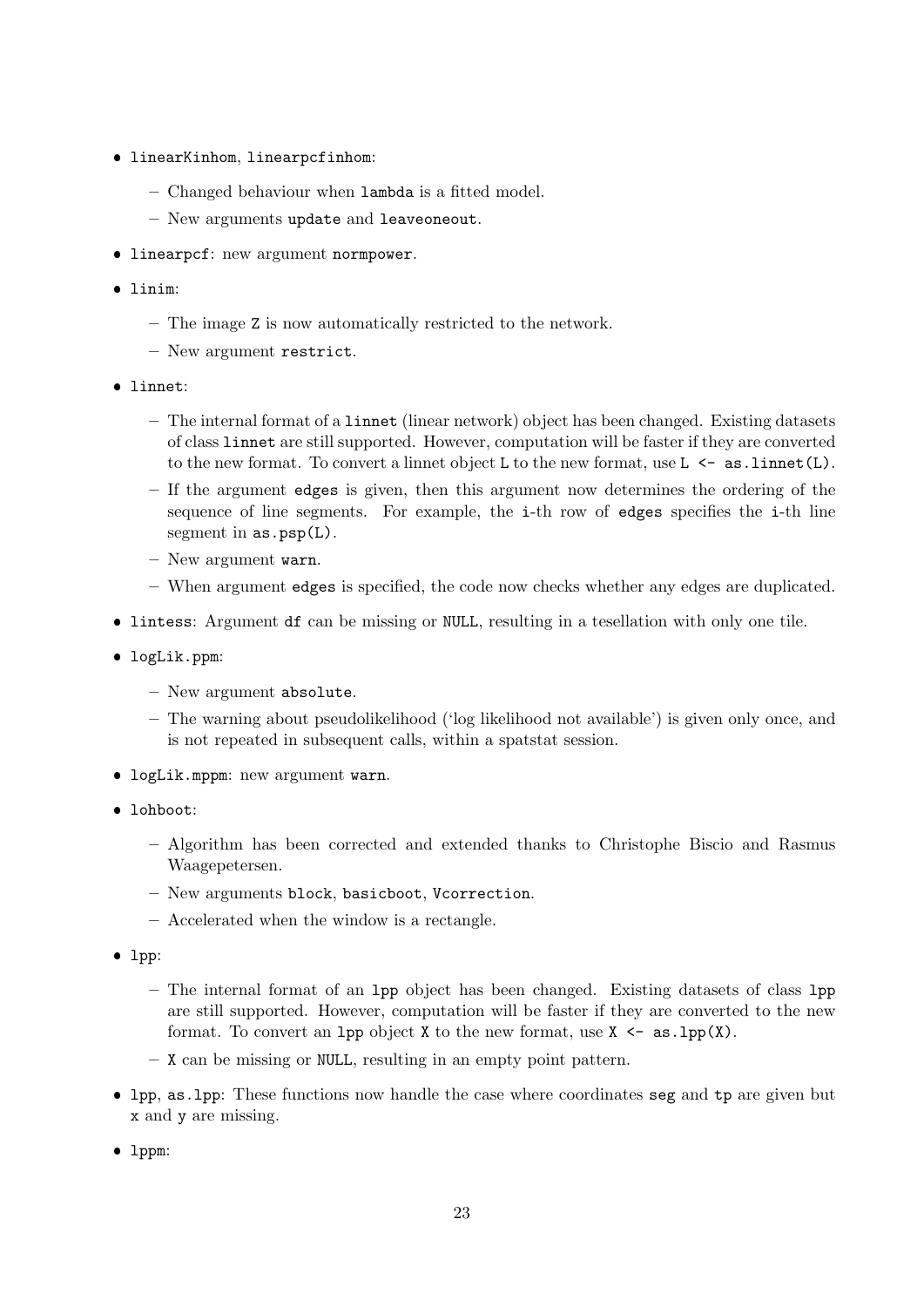- New argument random controls placement of dummy points.
- Computation accelerated.
- lurking.ppm: accelerated.
- markcorr: New argument weights allows computation of the weighted version of the mark correlation function.

mppm:

- Now handles models with a random effect component. (This is covered in [2, Chap. 16].)
- $-$  New argument random is a formula specifying the random effect. (This is covered in [2, Chap. 16].)
- Performs more checks for consistency of the input data.
- New arguments gcontrol and reltol.pql control the fitting algorithm.
- msr: Infinite and NA values are now detected (if check=TRUE) and are reset to zero, with a warning.
- nbfires:
	- the unit of length for the coordinates is now specified in this dataset.
	- This dataset now includes information about the different land and sea borders of New Brunswick.
- nncorr,nnmean,nnvario: New argument na.action.
- nndist.lpp, nnwhich.lpp, nncross.lpp, distfun.lpp: New argument k allows computation of k-th nearest point. Computation accelerated.

nnfun.lpp: New argument k.

- padimage: New argument W allows an image to be padded out to fill any window.
- pairorient: Default edge corrections now include "bord.modif".
- parres: the argument covariate is allowed to be missing if the model only depends on one covariate.
- pcf.ppp:
	- New argument close for advanced use.
	- New argument ratio allows several estimates of pcf to be pooled.
	- Now calculates an analytic approximation to the variance of the estimate of the pair correlation function (when var.approx=TRUE).
	- Now returns the smoothing bandwidth used, as an attribute of the result.
	- New argument close for advanced use.
	- Now accepts correction="none".
- pcfinhom:
	- New argument close for advanced use.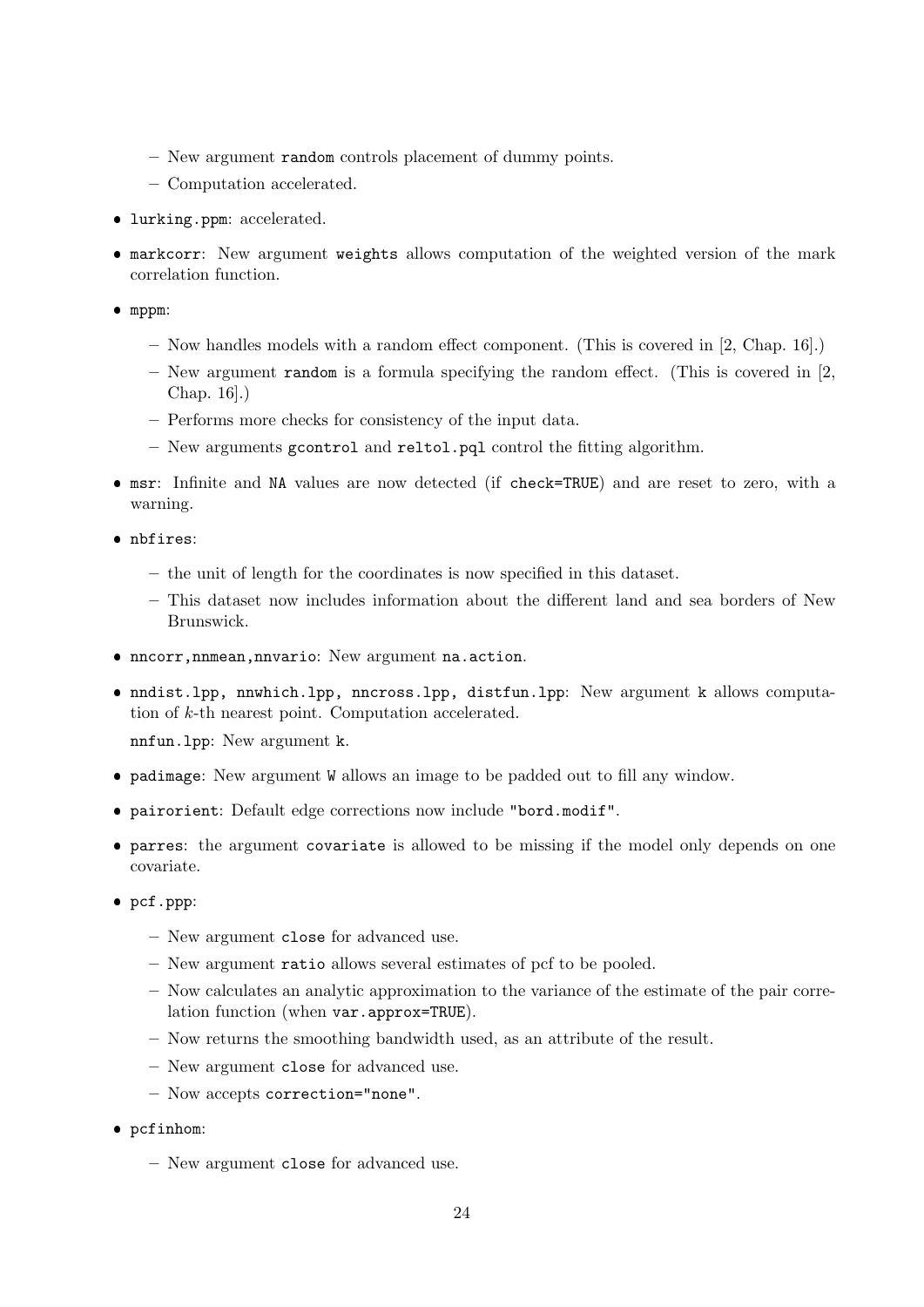- Default behaviour is changed when lambda is a fitted model. The default is now to re-fit the model to the data before computing pcf. New arguments update and leaveoneout control this.
- New argument close for advanced use.
- Now handles correction="good"
- $\bullet$  persp.funxy: Improved  $z$ -axis label.
- pixellate.ppp:
	- If the pattern is empty, the result is an integer-valued image (by default) for consistency with the results for non-empty patterns.
	- Accelerated in the case where weights are given.
	- New arguments fractional and preserve for more accurate discretisation.
	- New argument savemap.
- plot.anylist:
	- If a list entry x[[i]] belongs to class "anylist", it will be expanded so that each entry x[[i]][[j]] will be plotted as a separate panel.
	- New arguments panel.begin.args, panel.end.args
	- Result is now an (invisible) list containing the result from executing the plot of each panel.
- plot.colourmap:
	- Now handles a colour map for a zero-length interval [a,a]
	- New argument increasing specifies whether the colours are displayed in order left-toright/bottom-to-top.
	- Changed default behaviour for discrete colour maps when vertical=FALSE.
- plot.im:
	- Now handles complex-valued images.
	- New argument workaround to avoid a bug in some MacOS device drivers that causes the image to be displayed in the wrong spatial orientation.
	- The number of tick marks in the colour ribbon can now be controlled using the argument nint in ribargs.
	- Improved behaviour when all pixel values are NA.
	- Improved handling of tickmarks on colour ribbon.
	- Improved behaviour when the image values are almost constant.
- plot.imlist: Result is now an (invisible) list containing the result from executing the plot of each panel.
- plot.influence.ppm: New argument multiplot.
- plot.kppm:
	- New arguments pause and xname.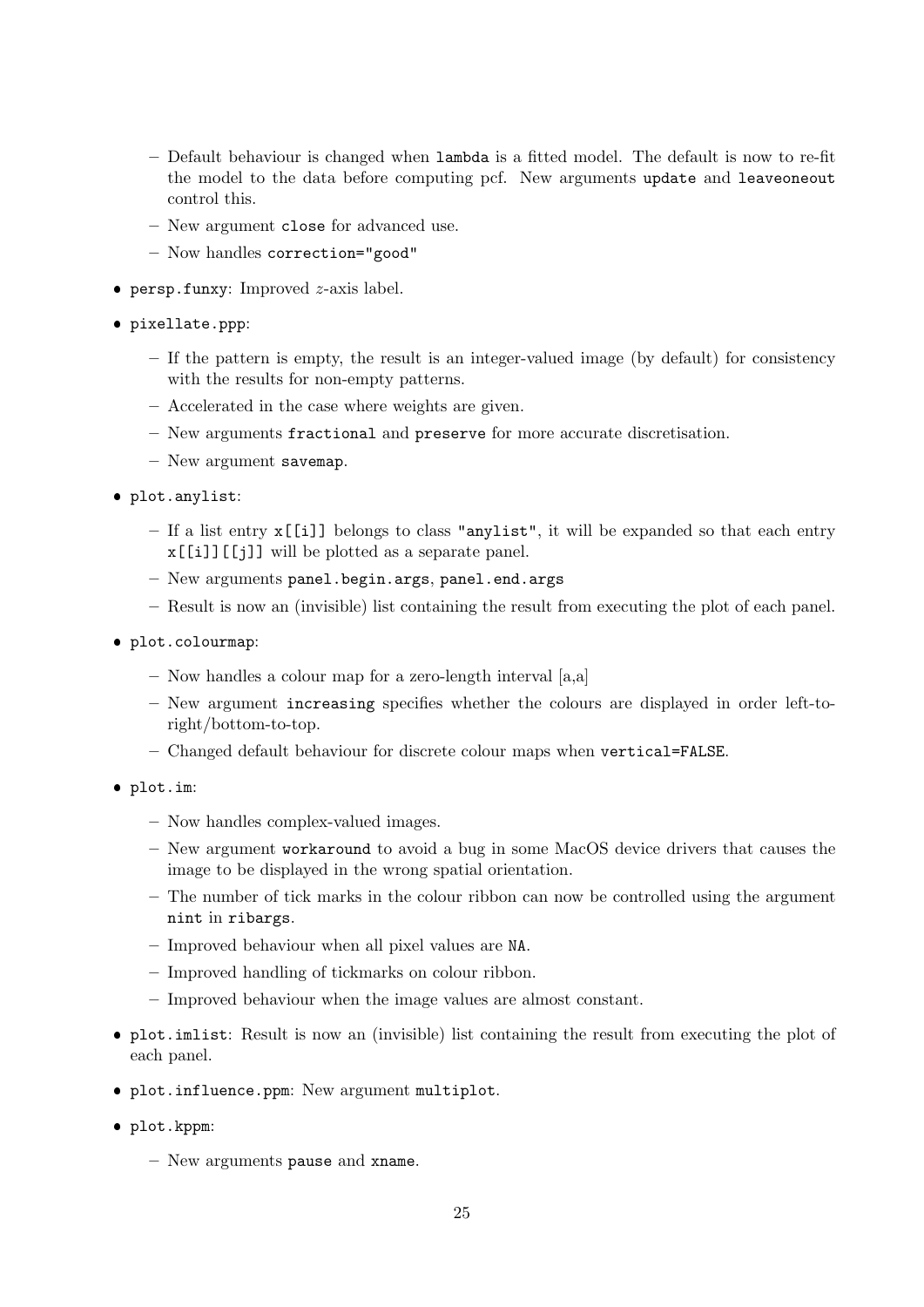- The argument what="all" is now recognised: it selects all the available options. [This is also the default.]
- plot.leverage.ppm:
	- New arguments multiplot and what.
	- A contour line showing the average value of leverage is now drawn on the colour ribbon, as well as on the main image. New argument args.contour.
- plot.linfun:
	- Now passes arguments to the function being plotted.
	- A scale bar is now plotted when style="width".
	- New argument legend.
	- The return value has a different format.
- plot.linim:
	- The return value has a different format.
	- A scale bar is now plotted when style="width".
	- When style="width", negative values are plotted in red (by default). New argument negative.args controls this.
	- New argument zlim specifies the range of values to be mapped.
- plot.lintess: Improved plot method, with more options.
- plot.lpp:
	- New argument show.network.
	- $-$  For a point pattern with continuous marks ("real numbers") the colour arguments cols, fg, bg can now be vectors of colour values, and will be used to determine the default colour map for the marks.
- plot.mppm: New argument se.
- plot.msr:
	- Now handles multitype measures.
	- New argument multiplot.
	- New argument massthresh.
	- New arguments equal.markscale and equal.ribbon.
- plot.onearrow: Graphical parameters, specified when the object was created, are now taken as the defaults for graphical parameters to the plot.
- plot.psp:
	- Segments can be plotted with widths proportional to their mark values.
	- New argument style.
- plot.pp3: New arguments box.front, box.back control plotting of the box.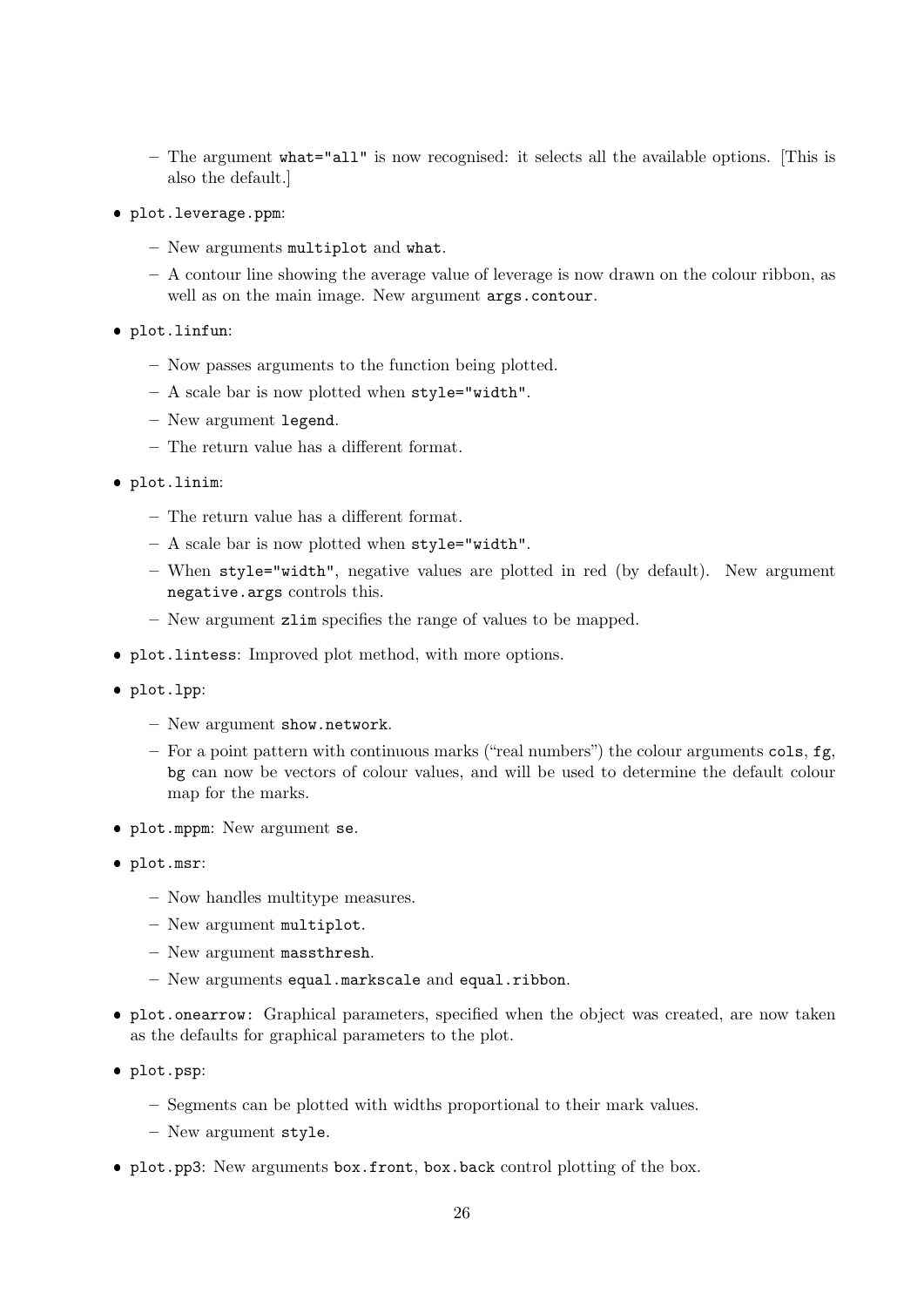- plot.ppp:
	- The default colour for the points is now a transparent grey, if this is supported by the plot device.
	- $-$  For a point pattern with continuous marks ("real numbers") the colour arguments cols, fg, bg can now be vectors of colour values, and will be used to determine the default colour map for the marks.
	- Now recognises graphics parameters for text, such as family and srt
	- When clipwin is given, any parts of the boundary of the window of  $x$  that lie inside clipwin will also be plotted.
	- Improved placement of symbol map legend when argument symap is given.
- plot.tess:
	- This plot method can now fill each tile with a different colour.
	- New arguments do.col, values, col and ribargs. Old argument col has been renamed border for consistency.
	- Now generates a separate plot panel for each column of marks, if do.col=TRUE.
	- New argument multiplot.
- plot.profilepl ,plot.quadratcount, plot.quadrattest, plot.tess: Now recognise graphics parameters for text, such as family and srt
- plot.solist:
	- New arguments panel.begin.args, panel.end.args
	- Result is now an (invisible) list containing the result from executing the plot of each panel.
- plot.studpermutest: This existing function now has a help file.
- plot.symbolmap: New argument nsymbols controls the number of symbols plotted.
- ponderosa: In this installed dataset, the function ponderosa.extra\$plotit has changed slightly (to accommodate the dependence on the package spatstat.utils).
- polynom: This function now has a help file.
- pool.fv:
	- The default plot of the pooled function no longer includes the variance curves.
	- New arguments relabel and variance.
- pool.rat: New arguments weights, relabel and variance.
- ppm:
	- Argument interaction can now be a function that makes an interaction, such as Poisson, Hardcore, MultiHard.
	- Argument subset can now be a window (class "owin") specifying the sub-region of data to which the model should be fitted.
- ppm.ppp, ppm.quad: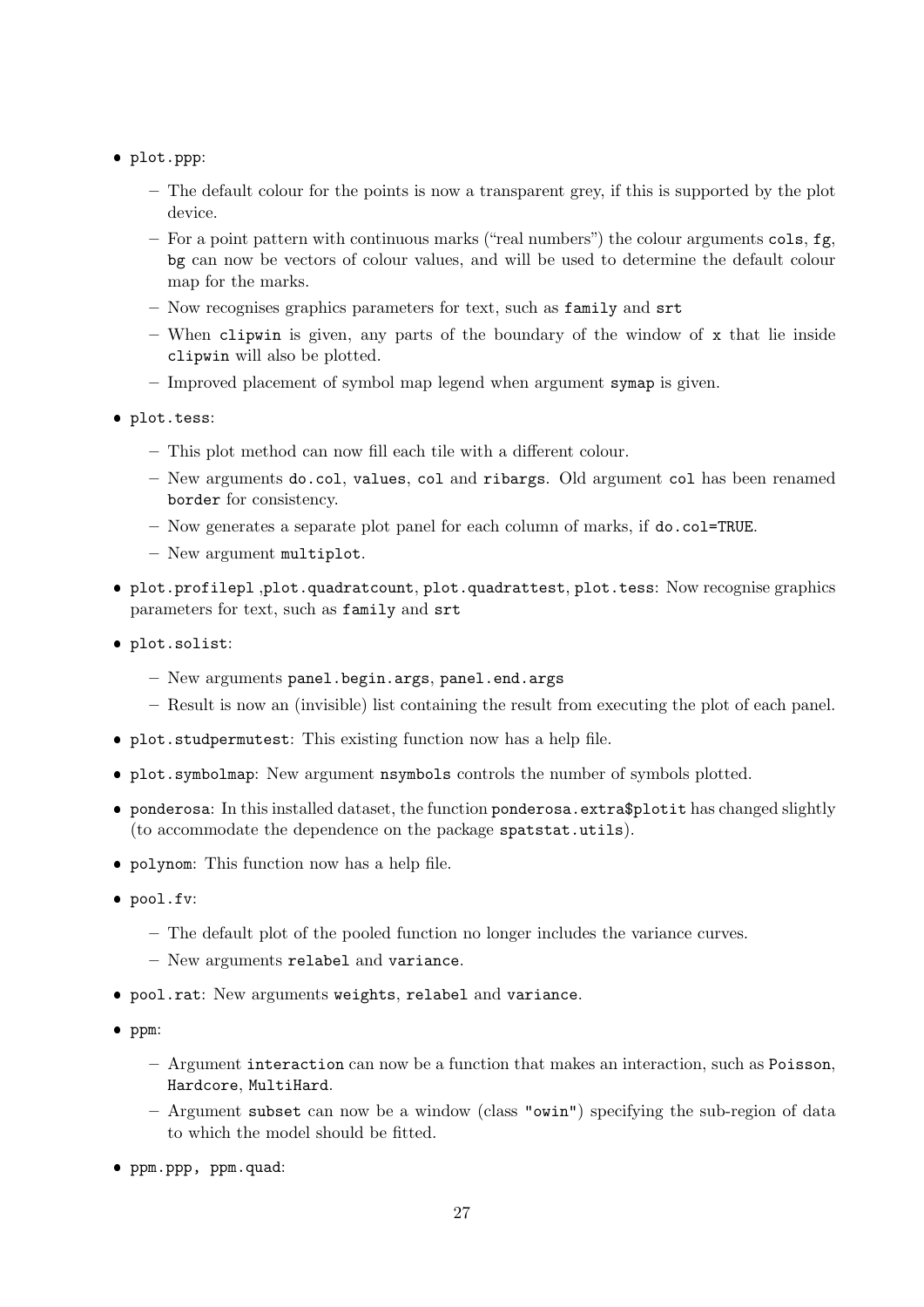- New argument emend, equivalent to project.
- New arguments subset and clipwin.
- ppmInfluence: The result now belongs to class ppmInfluence, for which there are methods for leverage, influence, dfbetas which extract the desired component.
- $\bullet$  ppp:
	- New argument checkdup.
	- If the coordinate vectors x and y contain NA, NaN or infinite values, these points are deleted with a warning, instead of causing a fatal error.
- pp3: New argument marks.
- predict.kppm, residuals.kppm Now issues a warning when the calculation ignores the cluster/Cox component and treats the model as if it were Poisson. (This currently happens in predict.kppm when se=TRUE or interval != "none", and in residuals.kppm when type != "raw").
- predict.lppm: Argument locations can now be an lpp object.
- predict.mppm: The argument type="all" is now recognised: it selects all the available options. [This is also the default.]
- predict.ppm:
	- Now recognises the arguments dimyx and eps for specifying the resolution of the grid of prediction points.
	- New argument ignore.hardcore.
- predict.rhohat: New argument what determines which value should be calculated: the function estimate, the upper/lower confidence limits, or the standard error.
- print.linim: More information is printed.
- print.quad: More information is printed.
- progressreport
	- Behaviour improved.
	- New arguments state, tick, showtime.
	- New option: style="tk"
- pseudoR2.ppm, pseudoR2.lppm:
	- The null model now includes any offset terms, by default.
	- New argument keepoffset.
- quadratcount.ppp: Computation accelerated in some cases.
- quadrat.test.ppm: Computation accelerated in some cases.
- quantess:
	- The covariate Z can now be "rad" or "ang" representing polar coordinates.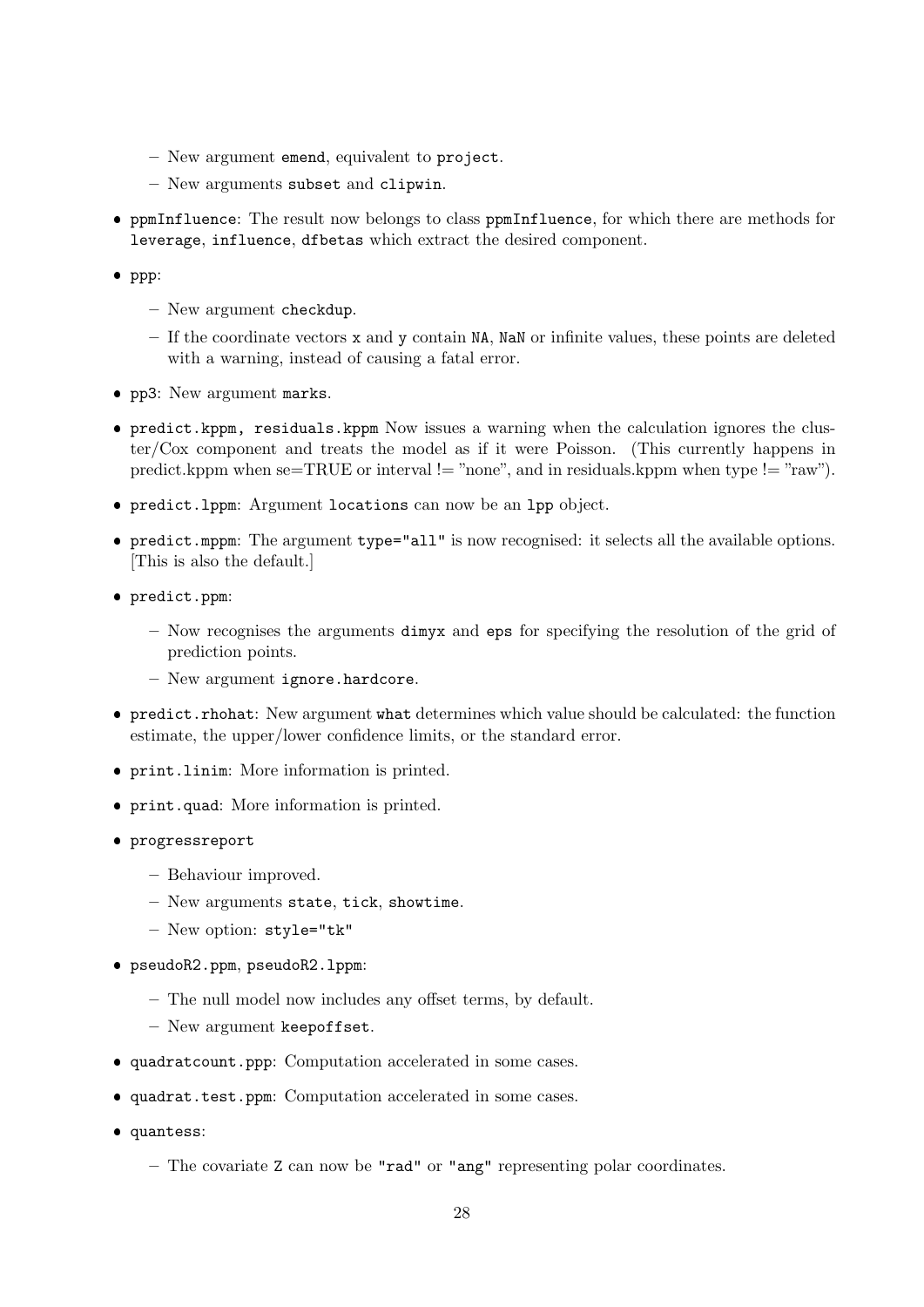- New argument origin specifies the origin of polar coordinates.
- New argument eps controls the accuracy of the calculation.
- quantile.ewcdf: The function is now normalised to the range [0,1] before the quantiles are computed. This can be suppressed by setting normalise=FALSE.
- qqplot.ppm Argument expr can now be a list of point patterns, or an envelope object containing a list of point patterns.
- rcellnumber: New argument mu.
- rebound.owin: Now preserves unitnames of the objects.
- rescale.owin, rescale.ppp, rescale.psp: The geometrical type of the window is now preserved in all cases. (Previously if the window was polygonal but was equivalent to a rectangle, the rescaled window was a rectangle.)
- rgbim, hsvim: New argument A controls the alpha (transparency) channel.
- rgb2hex, col2hex, paletteindex, is.colour, samecolour, complementarycolour, is.grey, to.grey These colour tools now handle transparent colours.
- rgb2hex: New argument maxColorValue
- relrisk.ppp:
	- If se=TRUE and at="pixels", the result belongs to class solist.
	- The arguments adjust, edge, diggle are now explicit formal arguments.

rhohat:

- New argument subset allows computation for a subset of the data.
- New argument positiveCI specifies whether confidence limits should always be positive.

rhohat.lpp: New argument random controls placement of dummy points.

- rLGCP: This function no longer requires the package RandomFields to be loaded explicitly.
- rMaternI, rMaternII: These functions can now generate random patterns in three dimensions and higher dimensions, when the argument win is of class box3 or boxx.
- rmh: Accelerated, in the case where multiple patterns are saved using nsave.
- rmh.ppm, rmhmodel.ppm, simulate.ppm: A model fitted using the Penttinen interaction can now be simulated.
- rmh.default, rmhmodel.default:
	- These functions now recognise cif='penttinen' for the Penttinen interaction.
	- New arguments nsim, saveinfo.
- rmhcontrol: New parameter pstage determines when to generate random proposal points.
- rose.default New argument weights.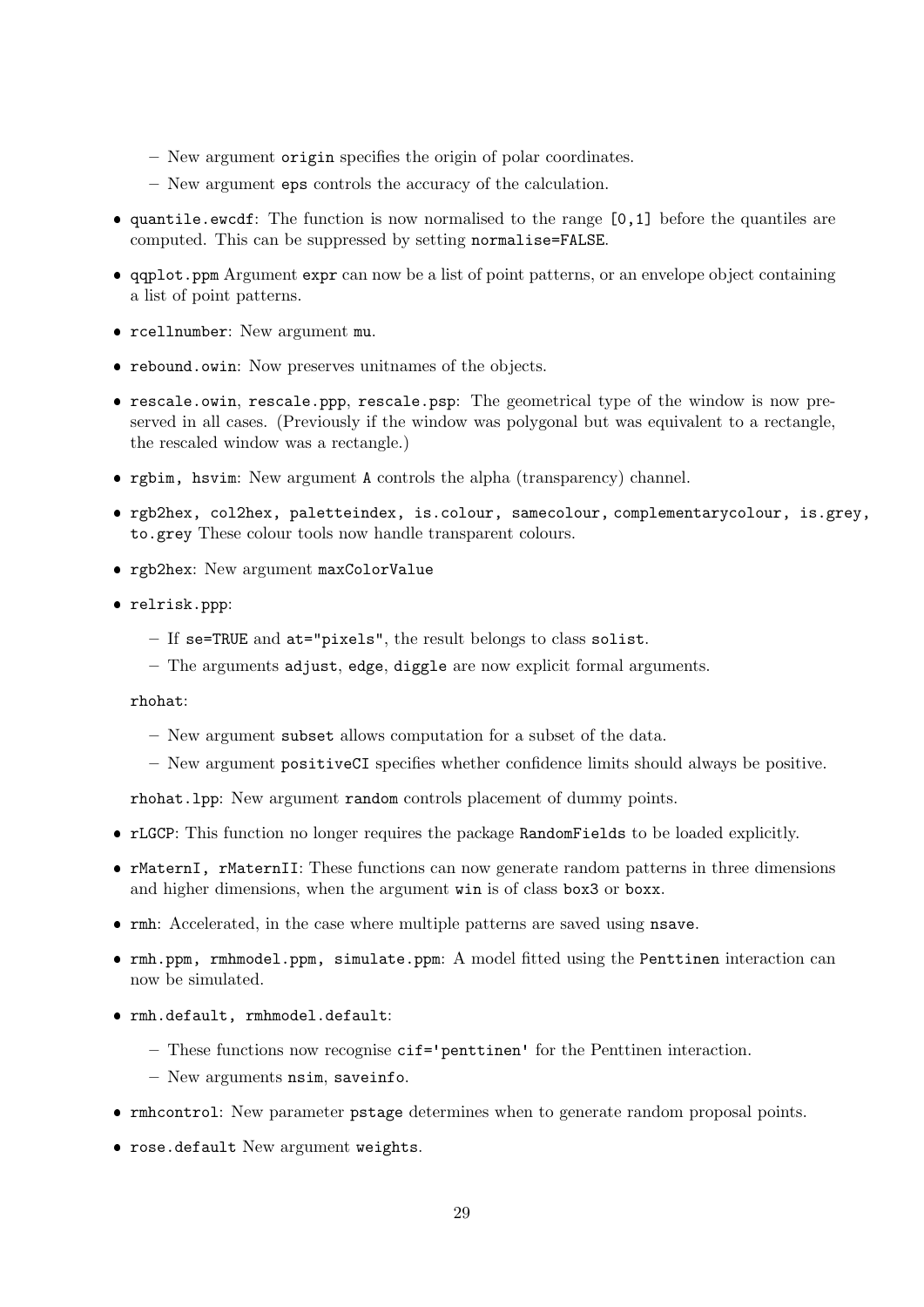- rose New arguments start and clockwise specify the convention for measuring and plotting angles.
- rotmean:
	- New argument padzero.
	- Default behaviour has changed.
	- Improved algorithm stability.
- rpoispp: Accelerated, when lambda is a pixel image.
- rpoisppx: New argument drop.
- rpoisline: Also returns information about the original infinite random lines.
- rStrauss, rHardcore, rStraussHard, rDiggleGratton, rDGS, rPenttinen: New argument drop.
- rtemper: new argument track.
- rthin
	- Accelerated, when P is a single number.
	- X can now be a point pattern on a linear network (class lpp).
- rThomas, rMatClust, rCauchy, rVarGamma:
	- When the model is approximately Poisson, it is simulated using rpoispp. This avoids computations which would require huge amounts of memory. New argument poisthresh controls this behaviour.
	- New argument saveparents.
- runifpointOnLines, rpoisppOnLines: New argument drop.
- runifpointx: New argument drop.
- selfcut.psp:
	- Computation accelerated.
	- The result now has an attribute "camefrom" indicating the provenance of each segment in the result.
- setcov: the name of the unit of length is preserved.
- shapley: In this installed dataset, the function shapley.extra\$plotit has changed slightly (to accommodate the dependence on the package spatstat.utils).
- shift.im, shift.owin, shift.ppp, shift.psp: More options for the argument origin.
- Simulation: Several basic simulation algorithms have been accelerated. Consequently, simulation outcomes are not identical to those obtained with previous versions of spatstat, even when the same random seed is used. To ensure compatibility with previous versions of spatstat, revert to the slower code by setting spatstat.options(fastthin=FALSE, fastpois=FALSE).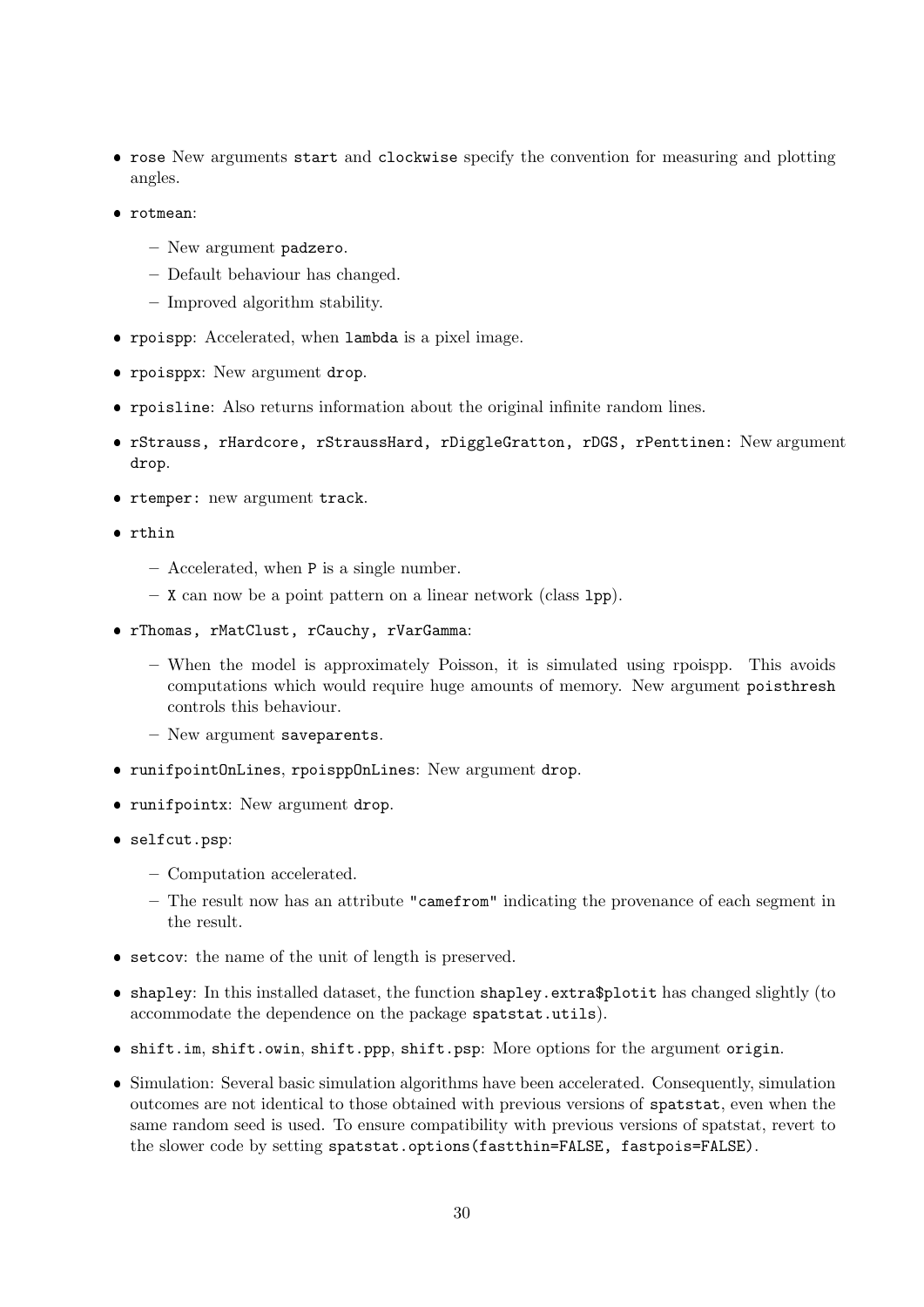- simulate.kppm: Additional arguments ... are now passed to the function that performs the simulation.
- simulate.ppm: New argument w controls the window of the simulated patterns. New argument verbose.
- Smooth.ppp:
	- A non-Gaussian kernel can now be specified using the argument kernel.
	- Argument weights can now be a pixel image.
	- Infinite bandwidth sigma=Inf is supported.
	- $-$  Accelerated by about 30% in the case where  $at="pixels"$ .
	- $-$  Accelerated by about 15% in the case where  $at="points"$  and kernel="gaussian".
	- Now exits gracefully if any mark values are NA, NaN or Inf.
	- New argument geometric supports geometric-mean smoothing.
	- $-$  The arguments adjust, edge, diggle are now explicit formal arguments.
- solist: New argument .NameBase
- spatialcdf:
	- Computation accelerated.
	- The result does not inherit class "ecdf" if normalise=FALSE.
- spatstat.options New options fastthin and fastpois enable fast simulation algorithms. Set these options to FALSE to reproduce results obtained with previous versions of spatstat.
- split.ppp, split.ppx: The splitting variable f can now be a logical vector.
- square: Handles a common error in the format of the arguments.
- step: now works for models of class "mppm".
- stieltjes: Argument M can be a stepfun object (such as an empirical CDF).
- subset.ppp, subset.lpp, subset.pp3, subset.ppx: The argument subset can now be any argument acceptable to the "[" method.
- summary functions The argument correction="all" is now recognised: it selects all the available options.

This applies to Fest, F3est, Gest, Gcross, Gdot, Gmulti, G3est, Gfox, Gcom, Gres, Hest, Jest, Jmulti, Jcross, Jdot, Jfox, Kest, Kinhom, Kmulti, Kcross, Kdot, Kcom, Kres, Kmulti.inhom, Kcross.inhom, Kdot.inhom, Kscaled, Ksector, Kmark, K3est, Lscaled, markcorr, markcrosscorr, nnorient, pairorient, pcfinhom, pcfcross.inhom, pcfcross, pcf, Tstat.

- Summary.linim family supporting range, max, min etc: Recognises the argument finite so that range(x, finite=TRUE) works for a linim object x.
- summary.distfun, summary.funxy:
	- More information is printed.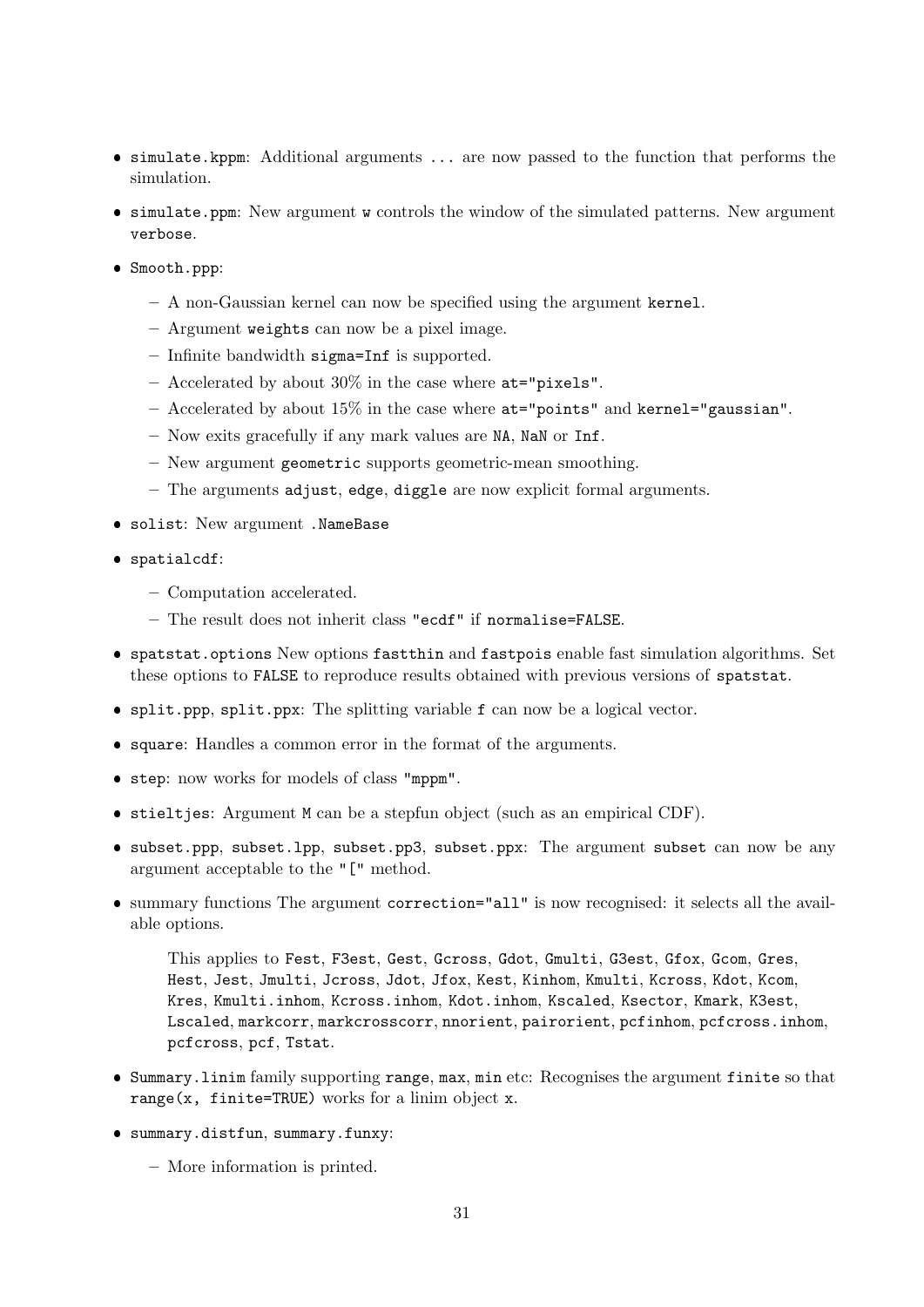- Pixel resolution can now be controlled.
- summary.kppm: prints more information about algorithm convergence.
- summary.ppm: New argument fine selects the algorithm for variance estimation.
- summary.owin, summary.im: The fraction of frame area that is occupied by the window/image is now reported.
- sumouter: New argument y allows computation of asymmetric outer products.
- symbolmap:
	- Now accepts a vector of colour values for the arguments col, cols, fg, bg if the argument range is given.
	- New option: shape="arrows".
- tess: Argument window is ignored when xgrid, ygrid are given.
- texturemap: Argument textures can be missing or NULL.
- textureplot: Argument x can now be something acceptable to as.im.
- to.grey New argument transparent.
- union.owin: Improved behaviour when there are more than 2 windows.
- update: now works for models of class "mppm".
- update.kppm:
	- New argument evaluate.
	- Now handles additional arguments in any order, with or without names.
	- Changed arguments.
	- Improved behaviour.
- update.ppm: For the case update(model, X) where X is a point pattern, if the window of X is different from the original window, then the model is re-fitted from scratch (i.e. use.internal=FALSE).
- valid.ppm This is now a method for the generic function valid.
- vcov.mppm: Now handles models with Gibbs interactions.
- vcov.ppm: Performance slightly improved, for Gibbs models.
- [<-.im Accepts an array for value.
- [.im The subset index i can now be a linear network. Then the result of x[i, drop=FALSE] is a pixel image of class linim.
- [.layered:
	- Subset index i can now be an owin object.
	- Additional arguments ... are now passed to other methods.
- **•** [.leverage.ppm: New argument update.